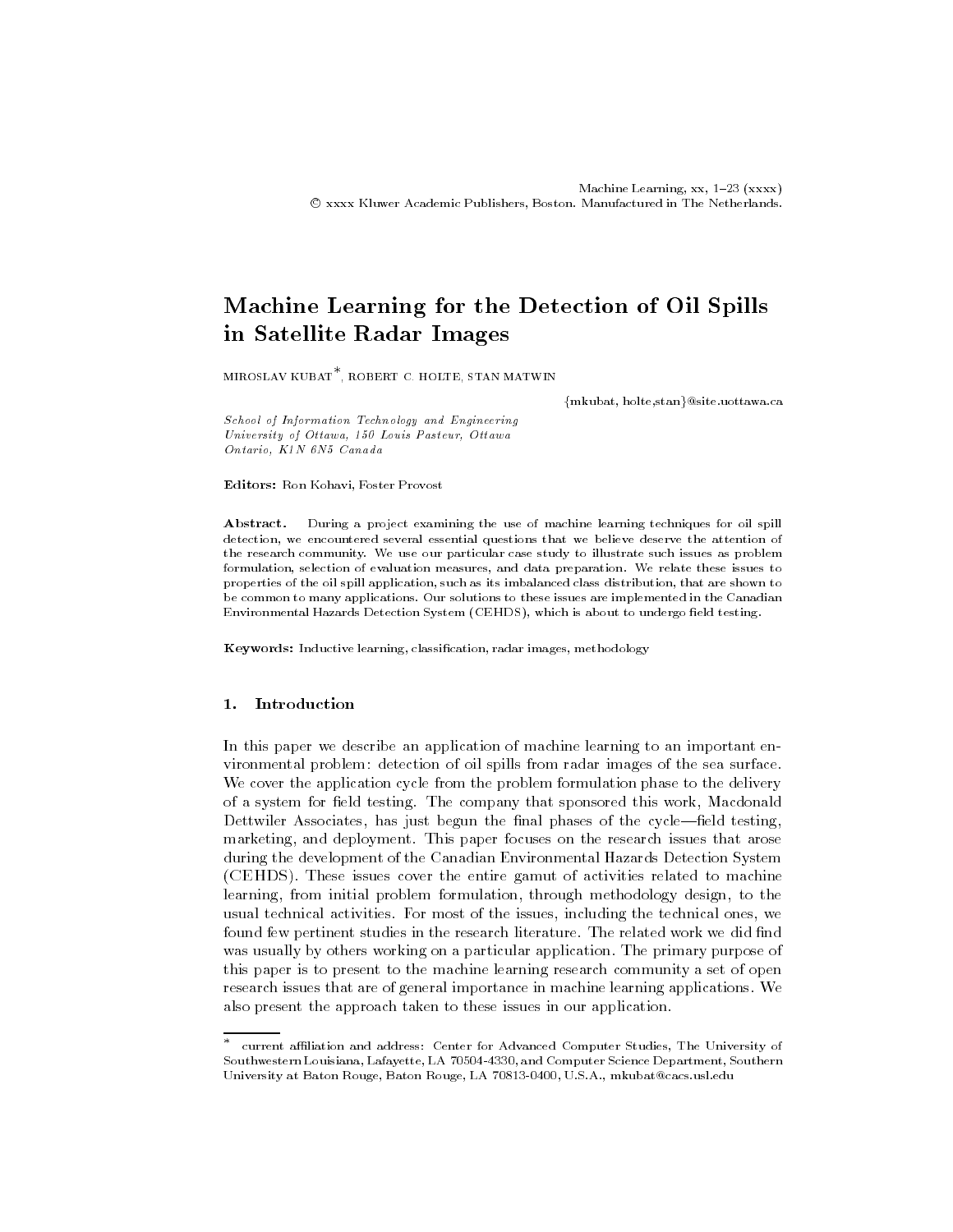

Figure 1. An example of a radar image of the sea surface

## The Application Domain

Only about  of oil spills originate from natural sources such as leakage from sea beds Much more prevalent is pollution caused intentionally by ships that want to dispose cheaply of oil residues in their tanks Radar images from satellites such as RADARSAT and ERS- provide an opportunity for monitoring coastal waters day and night, regardless of weather conditions. Oil slicks are less reflective of radar than the average ocean surface, so they appear dark in an image. An oil slick's shape and size vary in time depending on weather and sea conditions. A spill usually starts out as one or two slicks that later break up into several smaller slicks. Several natural phenomena (e.g., rain, algae) can closely resemble oil slicks in radar images. They are called *lookalikes*.

Figure shows a fragment of a SAR Synthetic Aperture Radar image of the North Sea with an oil slick in it. The full image consists of  $8,000x8,000$  pixels, with each pixel representing a square of  $30x30m$ ; the fragment shown here is approxi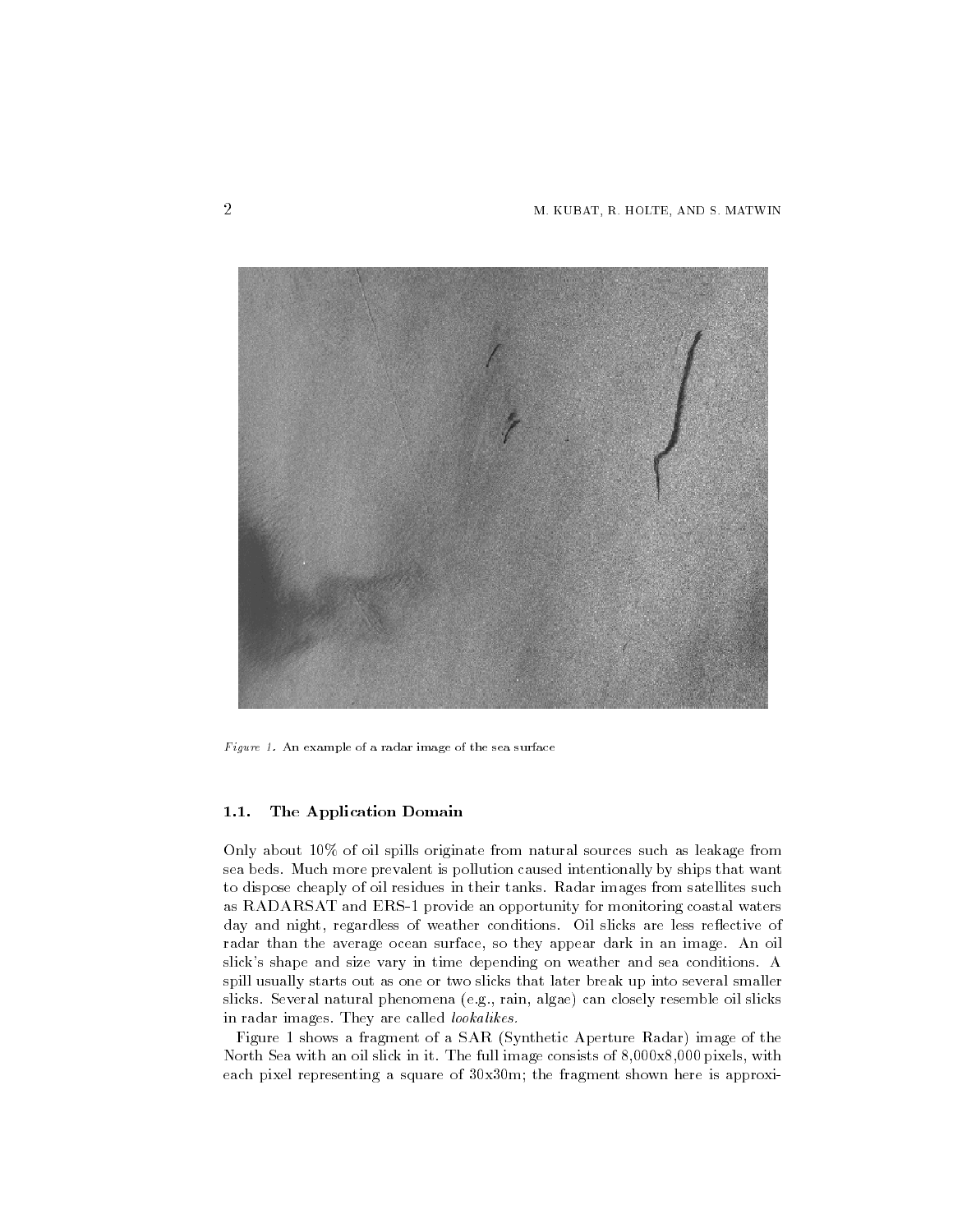mately  $70 \times 50$  kilometers. The oil slick is the prominent elongated dark region in the upper right of the picture The dark regions in the middle of the picture and the lower left are lookalikes, most probably wind slicks (winds with speeds exceeding msec decrease the re
ectance of the radar hence the aected area looks darker in a radar image 

## Previous Work on Oil Spill Detection

Since the early days of satellite technology and SAR there have been attempts to detect oil spills from radar images The state of the art is represented by the preoperational service for identifying oil spills in ERS- images that has been offered since by the Tromso Satellite Station TSS in Norway This service is entirely manual; humans are trained to distinguish oil spills from nonspills in satellite images TSS recognizes the desirability of having an automatic system to reduce and prioritize the workload of the human inspectors and has supported research to develop systems for this purpose. This research has recently produced two systems (see sy solberg) and it see sy starting the second of the second computer  $\mathbf{u}$ yet been incorporated into TSS's service. Our system was developed in parallel with, and independently of, these two systems.

The system described by Solberg and Solberg uses learning to produce a classifier in the form of a decision tree. As this system is similar to ours in many ways, it will be reviewed in detail in the discussion of our results. TSS's most recent automatic classication system Solberg at Telecomplete I. More and Solberg . intensive. The classifier is a statistical system in which the prior probability of a region being an oil spill is computed using a domain theory that relates features of the region to the prior The prior is then combined with a Gaussian classier that has been learned from training data. The system performs very well, correctly classifying  $94\%$  of the oil spills and  $99\%$  of the nonspills. The system relies heavily on the knowledge of the wind conditions in the image and it was necessary for the TSS team to develop techniques for inferring this from the image This crucial piece of information is not available to our system as we do not at present have methods for inferring wind conditions

Elsewhere a group of environmental scientists and remote sensing experts have developed a preliminary model of properties of an oil spill image. The model, expressed as a decision tree Hovel company conditions to be appeared to a symmetry at the second collection of such as the shape and size of the dark regions in the image, the wind speed at the time when the image was taken, the incidence angle of the radar beam, proximity to land, etc. The model has been evaluated on artificial data from a controlled experimental slick, as well as on data from a SAR image of a real slick. The conclusion was that the model performed well on the artificial data, but was inconsistent with the current physical theory of slick reflectance, and did not agree with the SAR images

A similar problem of classication of ice imagery into age groups has received attention in the image processing and remote sensing literature. Heerman and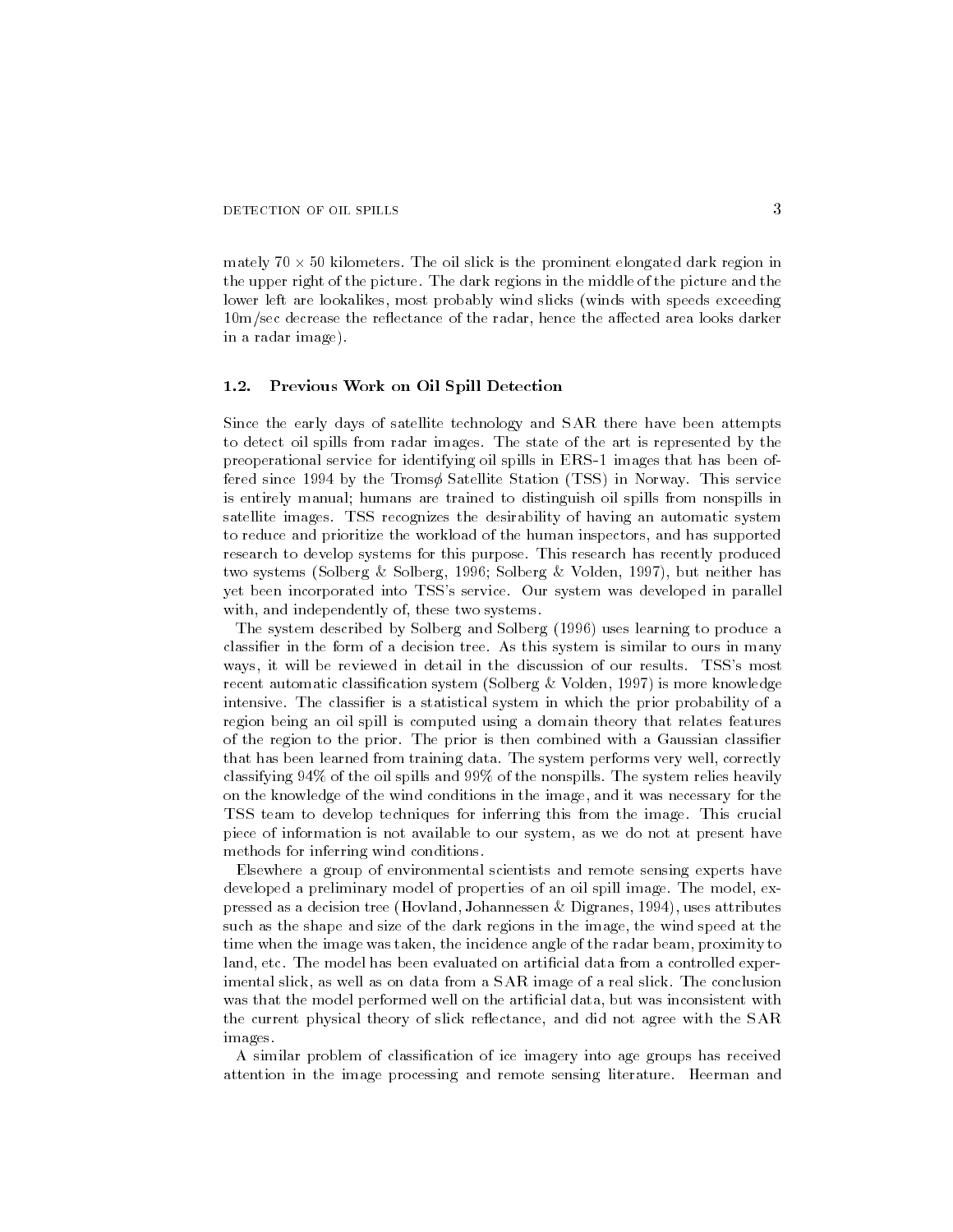Khazenie used a neural network trained by backpropagation to classify Arc- $\blacksquare$  is into new and old Haverkamp Tsatsoulis and Gogineni is and Gogineni is and Gogineni is and Gogineni is an a rule based expert system in which the rules were acquired from experienced human experiment performance of this system exceeded by some party that we have  $\eta$ of previous systems which relied on the brightness of pixels for classication without any use of symbolic features describing higher level attributes of the classied objects

## $\overline{2}$ . Task Description

An oil spill detection system based on satellite images could be an effective early warning system, and possibly a deterrent of illegal dumping, and could have significant environmental impact. Oil spill detection currently requires a highly trained human operator to assess each region in each image A system that reduced and prioritized the operator's workload would be of great benefit, and the purpose of our project was to produce such a system. CEHDS is not intended for one specific end user. It is to be marketed worldwide to a wide variety of end users (e.g., government agencies, companies) with different objectives, applications, and localities of interest. It was therefore essential that the system be readily customizable to each user's particular needs and circumstances. This requirement motivates the use of machine learning. The system will be customized by training on examples of spills and nonspills provided by the user, and by allowing the user to control the tradeoff between false positives and false negatives Unlike many other machine learning applications eg the elded applications described by Langley and Simon where machine learning is used to develop a classifier which is then deployed, in our application it is the machine learning algorithm itself that will be deployed

The input to CEHDS is a raw pixel image from a radar satellite. Image processing techniques are used to normalize the image in certain ways (e.g., to correct for the radar beam's incidence angle), to identify suspicious dark regions, and to extract features (e.g., size, average brightness) of each region that can help distinguish oil spills from lookalikes This part of the system was developed by Macdonald Dettwiler Associates, a company specializing in remote sensing and image processing The output of the image processing is a xed-length feature vector for each suspicious region. During normal operation, these feature vectors are fed into a classifier to decide which images, and which regions within an image, to present for human inspection. The operator then makes the final decision about what response is appropriate

The classifier is created by the learning algorithm distributed as part of CEHDS. It is the development of this learning system that is the focus of this paper. The learner's input is the set of feature vectors describing the dark regions produced by the image processing subsystem. During training the regions are classified by a human expert as oil slicks and lookalikes. These classifications are imperfect. On some occasions, the expert was not quite sure whether or not the region was an oil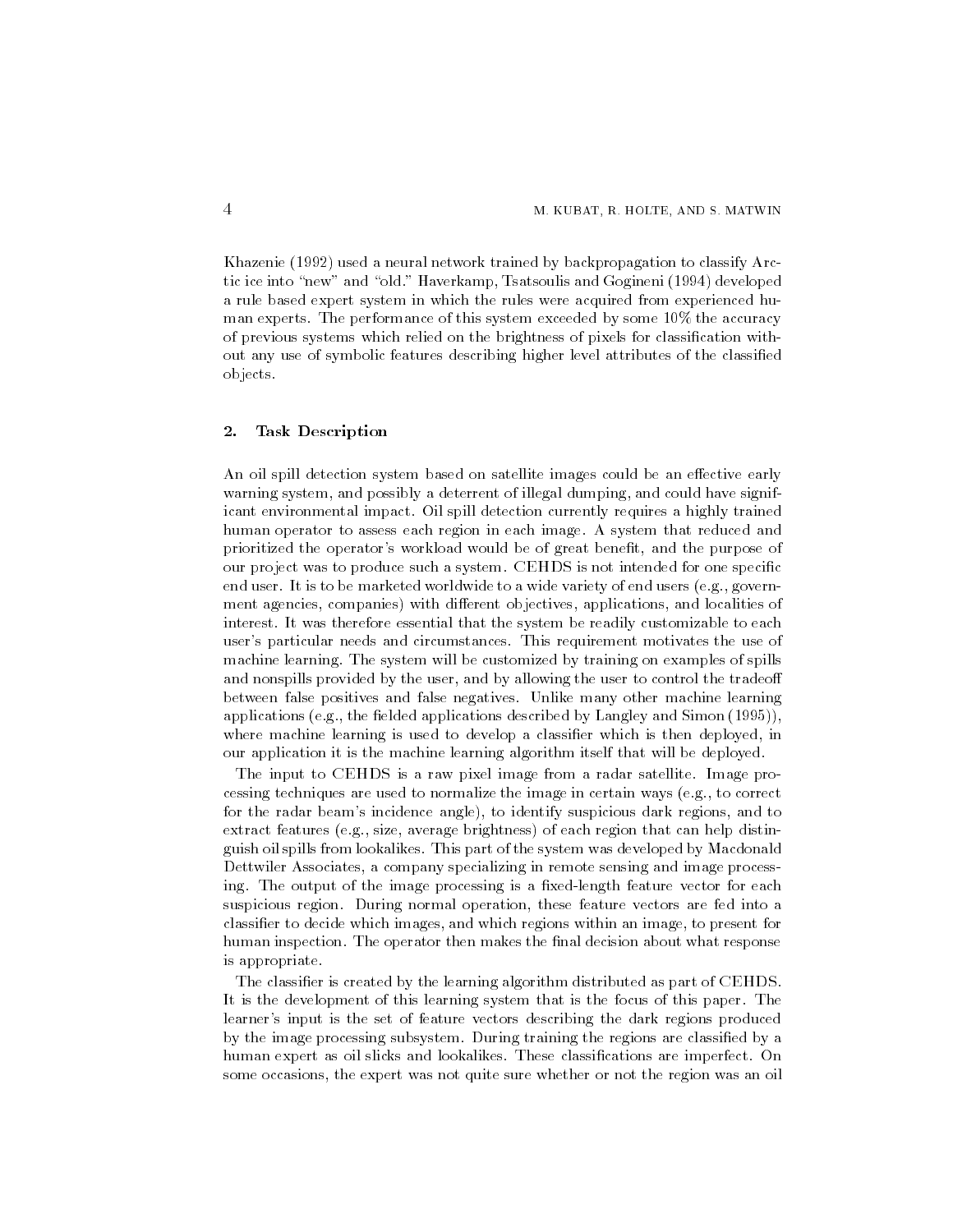slick, and the class labels can thus be erroneous. The learner's output is a classifier capable of deciding whether or not a specific dark region is an oil spill.

The system's interface was determined primarily by the requirements set by Macdonald Dettwiler Associates Early in the design process it was decided that a unit of output will be a satellite image with the regions classied as spills highlighted with a colored borderline. The total number of images presented for inspection must not be too large. On the other hand, the fewer images presented, the greater the risk that an actual oil slick will be missed. Users should therefore have control over the system, so they can easily vary the number of images presented to them. The classifier should be provided with a parameter whose one extreme value ensures that the user sees all images (no matter whether they contain oil slicks or not), and whose other extreme value totally blocks the inspection. The intermediate values represent the degree of "confidence" the system must have in the classification of a particular region before the entire image containing the region will be presented for inspection. When an image is presented, the system highlights all the regions in it whose likelihood of being a spill exceeds the parameter value Learning is not required to be rapid or incremental; training data that becomes available in the future may be used to create a new training set so that the system can induce a new classifier.

#### 3. Key Problem Characteristics

In developing the machine learning component of the system, the main design decisions were critically affected by certain key features of the oil spill detection problem. Many (though not all) of these features concern characteristics of the oil slick data Brodley and Smyth refer to these aspects of a systems design as "application factors."

The first critical feature is the *scarcity* of data. Although satellites are continually producing images most of these images contain no oil spills and we did not have access to an automatic system for identifying those that do (the TSS data and systems reported by Solberg and collaborators were produced in parallel with our project and, in addition, are proprietary). A human expert therefore has to view each image, detect suspicious regions, and classify these regions as positive and negative examples. In addition to the genuine infrequency of oil spills and the limited time of the expert, the data available is restricted by financial considerations: images cost hundreds, sometimes thousands of dollars each. We currently have carefully selected images containing a total of oil slicks While many applications work with large amounts of available data Catlett our domain application is certainly not unique in its data scarcity. For example, in the drug activity application reported by Dietterich Lathrop and Lozano-Perez the two datasets contain 47 and 39 positive examples respectively.

The second critical feature of the oil spill domain can be called an imbalanced training set there are very many more negative examples lookalikes than positive examples oil slicks Against the positive examples we have negative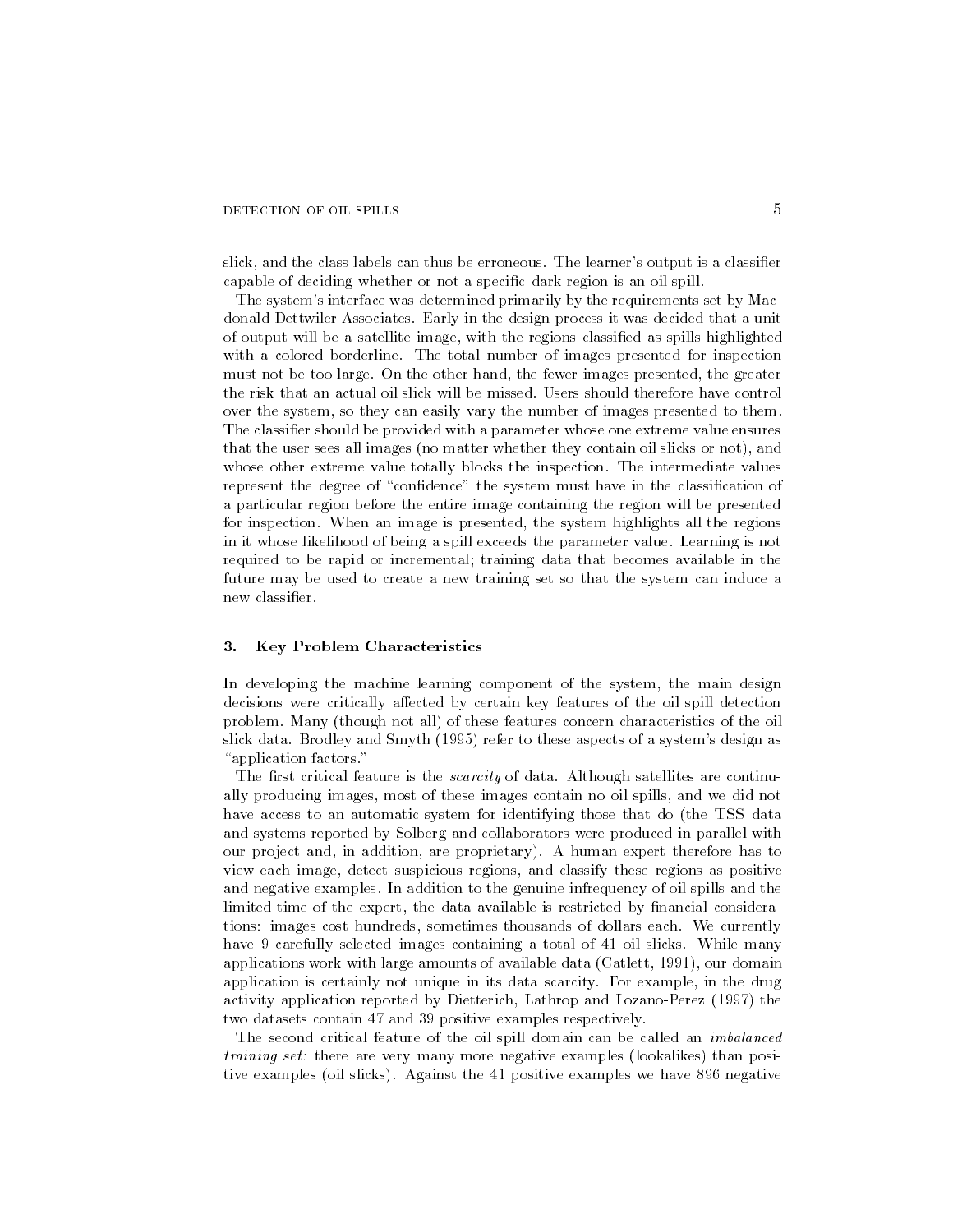examples; the majority class thus comprises almost  $96\%$  of the data. Highly imbalanced training sets occur in applications where the classifier is to detect a rare but important event such as fraudulent telephone calls Fawcett Provost was considered the communications customers experienced in a comparent was a significant of the singh  $\alpha$ or delays in a manufacturing process (element) a gale is medically related diago noses such as the thyroid diseases in the UCI repository Murphy Ahaan post of the UCI repository  $\sim$ or carcinogenicity of chemical compounds (Lee, Buchanan & Aronis, this issue). Extremely imbalanced classes also arise in information retrieval and filtering tasks. In the domain studies by Lewis and Catlett and Catlett and Catlett and Catlett and Catlett and Catlett and Catle are positive In the high-energy physics learning problem reported by Clearwater and Stern Stern Stern Stern Stern Stern Stern Stern Stern Stern Stern Stern Stern Stern Stern Stern Stern Stern

The third critical feature is that examples are naturally grouped in batches- The examples drawn from the same image constitute a single batch. Whenever data is collected in batches, there is a possibility that the batches systematically differ from one another, or that there is a much greater similarity of examples within a batch than between batches. In our domain, for example, the exact parameter settings of the radar imaging system or low-level image processing are necessarily the same for examples within a batch but could be different for different batches. Clearly, in our case, the classifier will be learned from one set of images, and it will be applied on images that were not part of this set This fact should be taken into account in the evaluation of the system

This problem has been mentioned by several other authors including Burl et al (*this issue)*, Onchauch and Shaviia (1994), Ezawa cu al (1990), Fawccu and Province (Province and Flotzinger and Flotzinger (Province Province And Flotzinger) Flotzinger and Kalcher For instance in the SKICAT system Fayyad Weir Djorgovski the batches were plates from which image regions were selected. When the system trained on images from one plate was applied to images from another plate, the classification accuracy dropped well below that of manual classification. The solution used in  $SKICAT$  was to normalize some of the original features

The nal critical feature relates to the performance task- The classier will be used as a filter-it will decide which images to present to a human. This requirement is quite pervasive in real-versions representations real-versions fraud detections of the properties of marketing, evaluation of EEG signals—all of these domains require that a human expert be able to decide how many "suspicious" cases to pursue. The system must provide the user with a convenient means of varying "specificity" (higher specificity means fewer false alarms at the cost of increased risk of missing a genuine oil spill 

## -Problem Formulation Issues

Machine learning research usually assumes the existence of carefully prepared data that is then subjected only to minor if any further processing an attribute or two might be deleted, missing values filled in, some classes merged or dropped. In applications the situation is not that straightforward Langley Simon In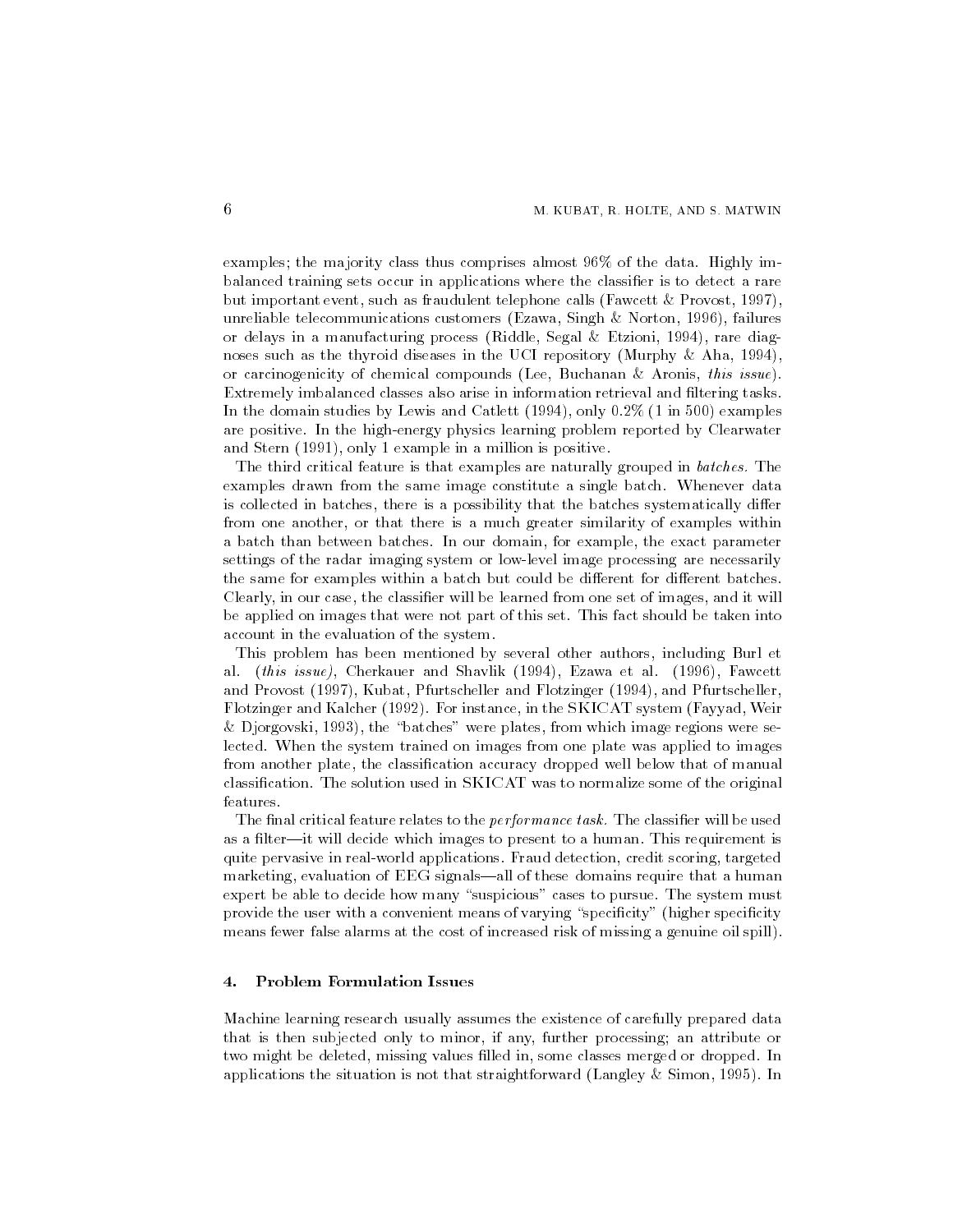our case we did not have a precise statement of the problem, much less a data file prepared in a standard format

This section briefly discusses issues related to problem formulation. Based on the initial vague description of the given problem, a successful designer of a learning system must make crucial decisions about the choice of the learning paradigm about the representation and selection of the training examples and about the categories into which the examples are going to be classified.

These choices must be made in all applications and they undoubtedly have a profound effect on the success, or appropriateness, of learning. Yet the exact nature of this effect is unknown and a systematic study of these aspects is needed.

The ratio inter accidion concerned granularity in our application three dimensions approaches are possible One of them works with the whole image and its output simply states whether the given image contains an oil slick. The second approach works with the dark regions detected in the images, and provides the user with coordinates of those regions that are considered as oil spills. Finally, the third approach classifies individual pixels ("this pixel is part of an oil slick"), for instance as has been done by Ossen, Zamzow, Oswald and Fleck The approach operating with pixels represents the nest granularity whereas the approach operating with images represents the coarsest granularity.

Finer granularity provides more examples—compare the millions of pixels, with the 937 regions and 9 images. Moreover, in our application a higher misclassification rate can be tolerated at the pixel level. 80% accuracy on the pixels in oil slicks is likely to identify more than  $80\%$  of the oil slicks. On the other hand, pixels can be described only with an impoverished set of features, and the result need not necessarily seem coherent to the user  $(e.g., if pixels are classified$ individually there is no guarantee that the "oil slick" pixels will form coherent regions in an image). We decided the system would classify regions.

The need to choose the degree of granularity arises naturally in many applica- $\mathbf{f}$  instance instance in semiconductor manufacturing Turney are  $\mathbf{f}$ manufactured in batches of wafers, and the system can be required to classify an entire batch, or each wafer, or to operate at even lower levels. Likewise, the text-co-epeech manpping matematic speech entering many manual manner (person) can so addressed at four distinct levels of granularity

Our decision to classify regions had important consequences for the general design of the system. Together with the granularity of the interface, which according to Macdonald Dettwiler's requirement was at the image level, it has constrained the options concerning the output of our system. We could not have ranked regions according to their probability of being an oil spill, because our unit of output was an image We could not have classied images because our system was to support decisions about regions, rather than images.

2. Another question was how many and which categories to define. Should all lookalikes be treated as a single category? Does it make sense to establish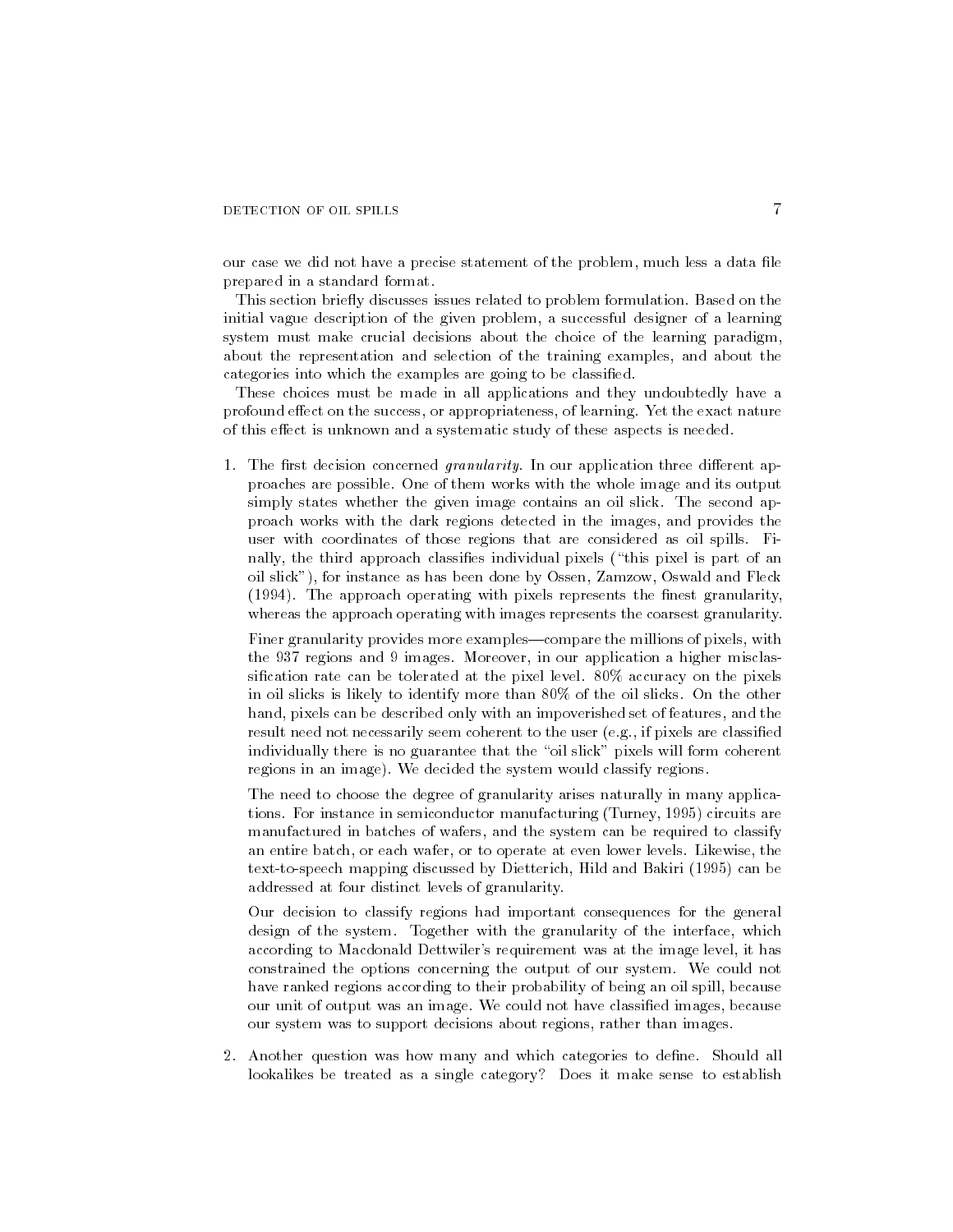Table 1. Confusion matrix

|       |          | guessed:          |  |  |
|-------|----------|-------------------|--|--|
|       |          | negative positive |  |  |
| true: | negative | a                 |  |  |
|       | positive |                   |  |  |

separate categories for different kinds of lookalikes? Discussions with the expert who classified the training examples have revealed that she might be able to place many lookalikes into subcategories like rain cells, wind, ship wakes, schools of herrings, red tide (plankton) and some others. Information about which categories are more prone to be misclassified could provide us with a clue for a better choice of training examples Unfortunately we overlooked this possibility during the initial data collection and so have been forced to have just one nonspill class Solberg and Solberg divide their oil spills into subclasses based on shape. We decided not to do this because our dataset contained too few oil spills. We therefore have a two class learning problem.

#### 5. Performance Measure

Once the initial decisions have been made, the designers must consider how to assess the merits of different variants of the learning system. To define performance  $\alpha$  researchers use a composion matrix, such as the one in Table 1. Here,  $a$ is the number of true negatives (correctly classified negative examples),  $d$  is the number of true positives (correctly classified positive examples),  $c$  is the number of false negatives (positive examples incorrectly classified as negative), and  $b$  is the number of false positives (negative examples incorrectly classified as positive).

The standard performance measure in machine learning is accuracy, calculated as  $acc = \frac{a+b+c+d}{a+b+c+d}$ . In other words, accuracy is the percentage of examples correctly classied This measure is inappropriate in applications where the classes are unequally represented in the training set. To see this, consider our case where the relative frequency of lookalikes is  $96\%$ . A classifier that labels all regions as lookalikes will achieve an accuracy of 96%. Although this looks high, the classifier would be useless because it totally fails to achieve the fundamental goal of oil spill detection. By contrast, a system achieving  $94\%$  on spills and  $94\%$  on nonspills will have a worse accuracy and yet be deemed highly successful; very few spills would be missed and the number of false alarms would be small

Informally we want to present to the user as many spills as possible provided that the total number of false alarms is not too large. Curves used to visualize the tradeo between these two requirements are called ROC curves  $\mathbb{R}^n$  . The called ROC curves  $\mathbb{R}^n$ Figure 2 shows a typical ROC curve. It is a plot with the percentage of correctly classified positive examples  $(\frac{c+d}{c+d})$  on the y-axis and the false positive rate  $(\frac{a+b}{a+b})$  on c-<sup>d</sup> athe x-axis. The perfect classifier corresponds to the point (viros), o later positives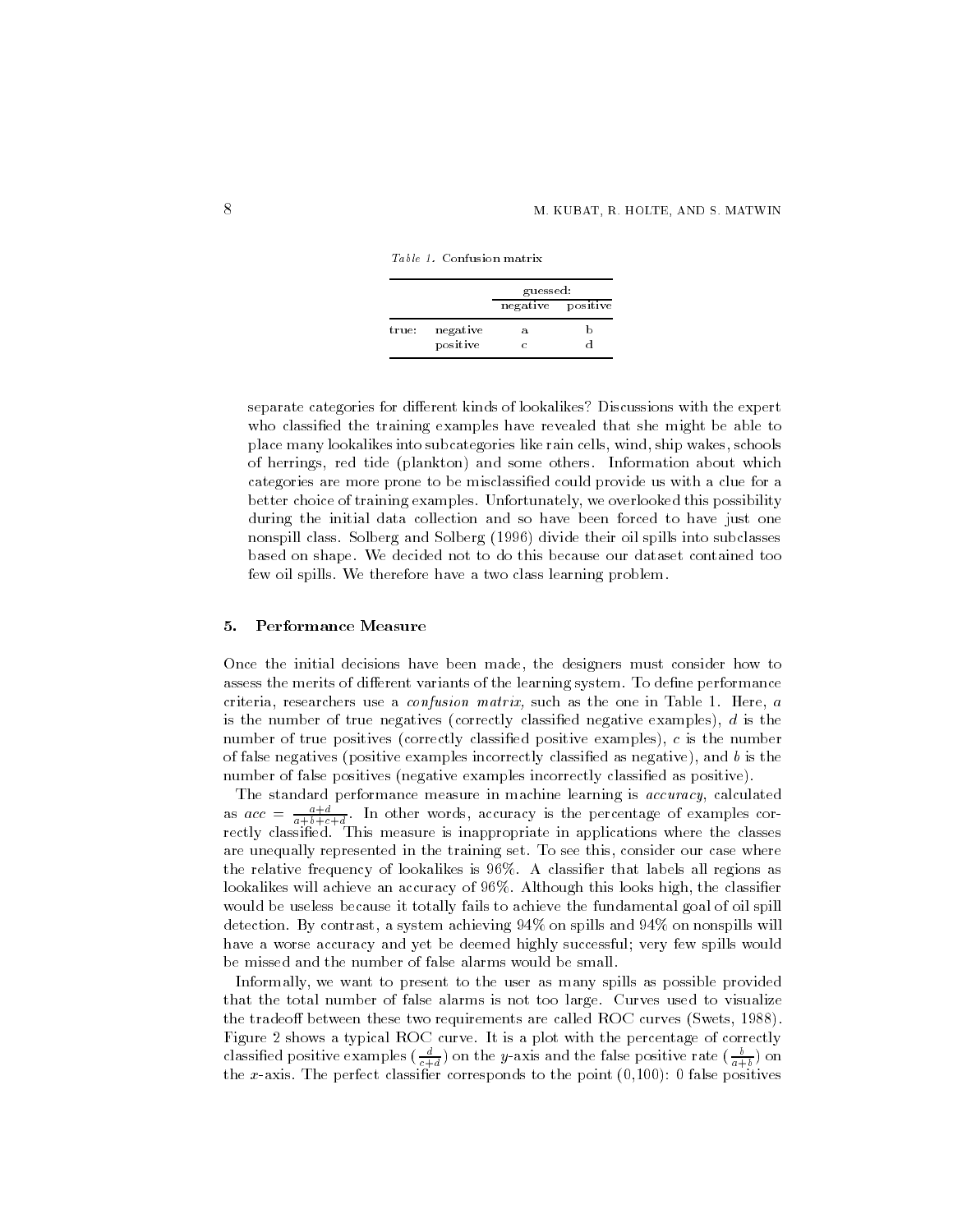

Figure 2. An ROC curve

ie and the negative exam-positive exam-positive exam-positive exam-positive examples The extreme points of the correspond to correspond to correspond to correspond to correspond to correspond to c that classify all examples as negative and positive respectively

Many classifiers, including the one described below, make it possible to move along this curve for instance by adjusting the bias of an output neuron in a multilayer perceptron The number of correctly recognized positive examples can thus be increased at the cost of increased number of false alarms, or vice versa. Provost and Fawcett indicators are good indicators of the curves are good indicators of the classical curves are good performance in many reasonable applications Sweet and the proposes to measure the C performance by the area under the ROC curve Another issue is how to compare ROC curves for dierent classiers Provost and Fawcett have recently proposed an interesting geometric method (the ROC convex hull) which makes possible classifier comparison, as well as a principled choice (or rejection) of a classifier.

To measure performance in environments with imbalanced classes, the information retrieval community works with *recall*  $(r = \frac{1}{c+d})$  and *precision*  $(p = \frac{1}{b+d})$ and combines them by way of a geometric mean  $\sqrt{r}$   $\overline{p}$  or the more sophisticated F-measure Lewis Gale Other measures have been suggested van Rijsbergen Chapter including an information theoretic formula suggested by Kononenko and Bratko 

The standard decision theoretic approach to defining the "optimal" tradeoff between false and true positives is to assign relative costs to errors of omission and errors of commission, and to make the classification that minimizes expected cost Pazzani et al One deterrent to using this approach is that the costs are often hard to determine and may involve multiple considerations whose units are incommensurable (e.g., monetary cost, pollution levels, international reputation). Decision analysis techniques have been developed to cope with this difficulty (von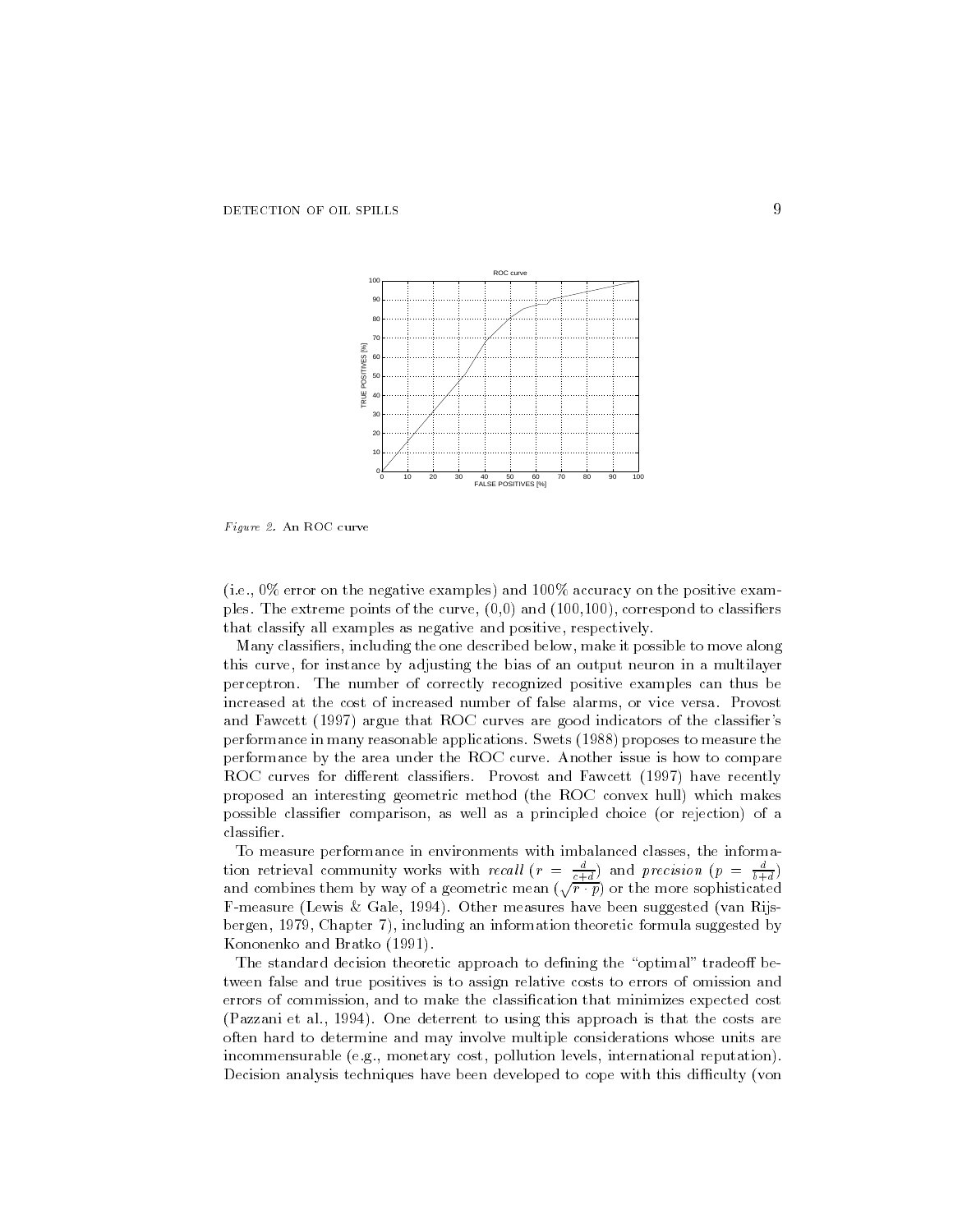winterfeldt Edwards Edwards Raia Raia Raia Raia Raia Raia Raia Raia Raia Raia Raia Raia Raia R involve the eliciting of subjective judgements from the end user by a trained decision analyst, are awkward to use with a system such as ours which is not targeted at a particular end user Moreover MacDonald Dettwiler Associates required the system to be readily customizable to each user; this precludes the labour intensive knowledge elicitation techniques of decision analysis or knowledge based systems

We decided that in the version of the system that will be delivered to end users there will not be a preprogrammed way of condensing the ROC curve to a single performance measure. Instead, the user will be able to move along the curve and choose the point that best meets his/her current needs. In this way, the user perceives the performance in terms of two parameters (the frequency of true positives and of false positives). This is typical of fielded systems. As pointed out by Saitta, Giordana and Neri systems that serve as tools for users confronting a specific decision (e.g., whether to send an aircraft to verify a spill and document the incident) should not be constrained to use a scalar performance measure. The user needs to be able to tune the system's behavior so as to trade off various conflicting needs

Although, in general, the challenge is to build a system that can produce classifiers across a maximally broad range of its  $ROC$  curve, in the course of development we did not have access to the users that would tune the system to their particular circumstances. However, we needed a performance measure to provide immediate feedback (in terms of a single value) on our design decisions. This measure would have to address the clear inadequacy of accuracy which is unuseable in our problem To this end, we have mainly used the geometric mean  $(q\text{-}mean)$ ,  $q = \sqrt{acc + \times acc -}$ , where  $acc + \equiv \frac{m}{\sqrt{3}}$  is the accuracy on the positive examples, and  $acc - \equiv \frac{m}{\sqrt{3}}$ , is c-definition and a-contract the contract of the contract of the contract of the contract of the contract of the contract of the contract of the contract of the contract of the contract of the contract of the contract of th the accuracy on the negative examples This measure has the distinctive property of being independent of the distribution of examples between classes and is thus robust in circumstances where this distribution might change with time or be different in the training and testing sets Another important and distinctive property is that g-mean is nonlinear. A change of p percentage points in  $acc + (or  $acc -$ )$ has a different effect on g-mean depending on the magnitude of  $acc+$ : the smaller the value of wee  $\uparrow$  the greater the change of g-means that property means that the "cost" of misclassifying each positive example increases the more often positive examples are misclassied A learning system based on g-mean is thereby forced to produce hypotheses that correctly classify a non-negligible fraction of the positive training examples On the other hand g-mean is less than ideal for ltering tasks because it ignores precision

## 6. Methodological Issues

After the problem formulation and the choice of the performance measure, the designer of a learning system must turn his or her attention to the specific idiosyncracies of the data available for learning In the oil spill detection problem we faced the following issues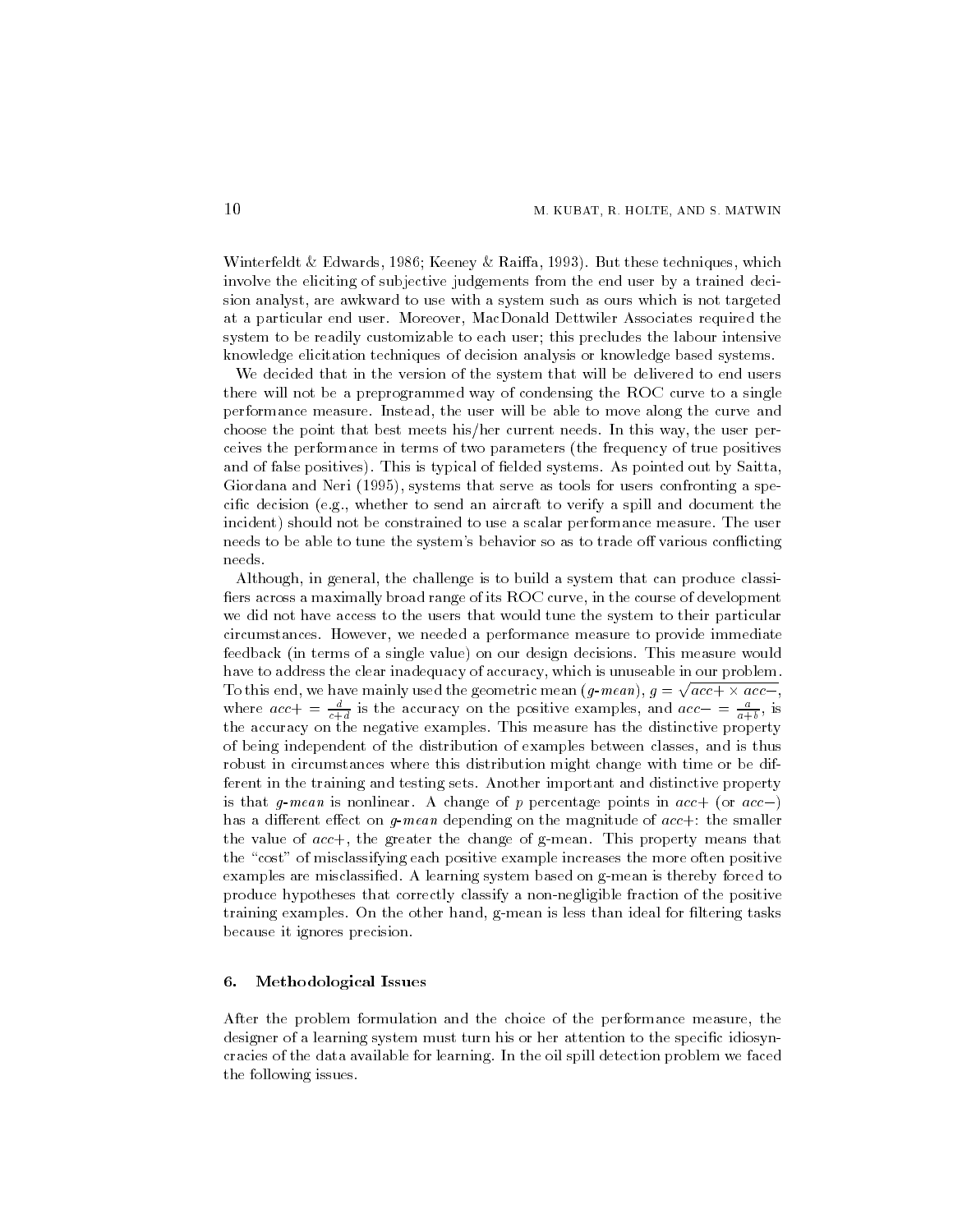- Examples come in small batches each with dierent characteristics
- 2. The data is sparse and the training set is imbalanced.
- There is no guarantee that the examples available for the system development are representative of the examples that will arise after deployment
- 4. Feature engineering is required.
- 5. System development is done in a dynamically changing environment.

Let us look at these issues in turn. The first issue is how to learn and experiment with *batched* examples. Table 2 gives some details about our data. The nine images batches contain a total of positive examples and negative examples and the characteristics of the individual images can vary considerably The images all come from the same satellite and the same general geographical location (strait of Juan de Fuca between Vancouver Island and the northern tip of Washington state), but the times when they were obtained are different. One can thus expect that the images contain oil spills of different origin and of different types.

One possible approach is to view the individual batches in the training set as coming from a different "context" and use a context sensitive learning algorithm as suggested by Turney (Theory) with the Mind Transfer (Theory) which the Mind with the Mind of However our initial experiments with simple contextual normalization techniques were not entirely successful (partly because of the scarcity of the data), so we decided not to pursue context sensitive learning. Moreover, we do not always know what the contextual parameters are Even when we know that in reality there is a contextual variable that influences the classifier (e.g. the wind speed), often we have no way to compute the value of this variable

An alternative approach is to combine all the examples into one large dataset in the hope that the learning algorithm will be able to detect systematic differences between batches and react by creating a disjunctive definition with a disjunct, say, for each batch. However, if the individual batches have a relatively small number of positive examples such a system will be prone to the problem of small disjuncts  $\mathcal{M}$  acter that have many examples that have many examples that have many examples that have many examples that have many examples of  $\mathcal{M}$ eg images and  $\alpha$  will dominate those that is the few equations  $\alpha$ 

Batched examples also raise an issue about experimental methodology Suppose that all examples are mixed in one data file from which a random subset is selected for training, leaving the rest for testing. This means that examples from the same batch can appear both in the training and testing sets. As a result, the observed performance will be optimistic compared to the deployed system's actual performance on completely unseen batches. This phenomenon will be experimentally demonstrated below There really is no valid alternative but to separate the batches used for training from those for testing, as has been done by Burl et al. (*this issue)*, Oncladuci and Dhavlia (1994), Ezawa ct al. (1990), and Fawcett and one-batch-batch-batch-batch-batch-batch-batch-batch-batch-batch-batch-batch-batch-batch-batch-batch-batch-batch-LOBO which is the same as the traditional leave-one-out methodology except that one whole batch is left out on each iteration rather than just one example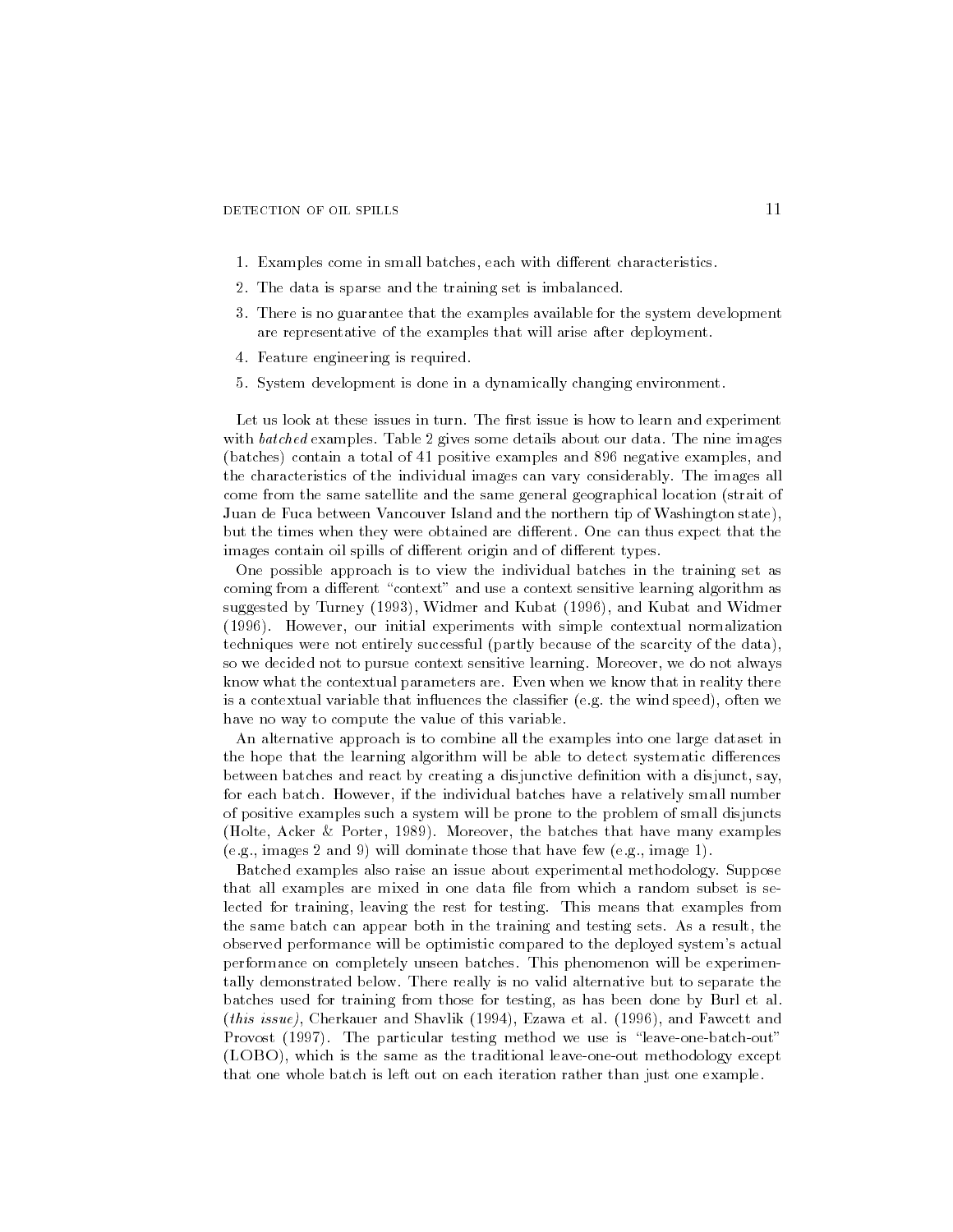| image     |                           | $\mathbf{2}$ | $\sim$ 3 |     | $4\quad 5$ |       | 6 7                       |     | 9   | all |
|-----------|---------------------------|--------------|----------|-----|------------|-------|---------------------------|-----|-----|-----|
| positives |                           | 8 4 2        |          |     | 6 2        | $4 -$ | $\overline{\phantom{a}3}$ | 5   |     | 41  |
| negatives | $\overline{\phantom{a}3}$ | 180 101      |          | 129 | 60         | 70    | 76.                       | 80. | 197 | 896 |
| total     | 11                        | 184          | 103      | 135 | 62         | 74    | 79                        | 85  | 204 | 937 |

Table  $2$ . The numbers of positive and negative examples in the images

Overtting is a term normally applied to a learning algorithm that constructs a hypothesis that the training data too well Dietterich et al. (2001) data to "overfitting" in a different sense. They apply the term when an algorithm developer tunes a learning algorithm, or its parameter settings, to optimize its performance on all the available data. This type of overfitting, which we call *overtuning*, is a danger whenever all available data is used for algorithm development/tuning. Like ordinary overfitting, overtuning can be detected, if not avoided, by using only part of the data for algorithm development and using the remainder of the data for final system testing as was done by Lubinsky as was done by Lubinsky as well out for  $\mathcal{U}$ system testing, the observed performance of the system cannot be confidently used as an estimate of the expected performance of the deployed system. Unfortunately, we had too little oil spill data to hold any out for final system testing in the development phase of the project. The system will be tested on fresh data in the

Dietterich et al circumvented their lack of data by modeling some key characteristics of the data and generating a large articial dataset an idea proposed by above the point is to use the sympathetic data for synthetic data for system  $\alpha$ to return to the real data only for final system testing. We were hampered in using this method by the fact that our data comes in small batches which were fairly the across-batch characteristics and we simply did not have enough data or batches to do this with any certainty To try to ensure that our learning algorithm is not specific to our particular dataset we have tested it on other datasets having similar characteristics  $\mathcal{N}$  Holte is  $\mathcal{N}$  Holte in the set of  $\mathcal{N}$ 

Another issue is the *imbalance* of the dataset's class distribution. This issue has two facets. The first, discussed above, is that when working with imbalanced datasets it is desirable to use a performance measure other than accuracy The second facety and who we have all the started points of the mathematic shown that the started points of the st that learning systems designed to optimize accuracy such as C Quinlan and the position and the the training set is the training of the training set is highly imbalanced. The induced classifiers tend to be highly accurate on negative examples but usually misclassify many of the positives This will be demonstrated in the experimental part of this paper

Two approaches promise to solve this problem. The first attempts to balance the classes One way to do this is to discard those examples that are considered harmful As early as the late sixties Hart presented a mechanism that removes re-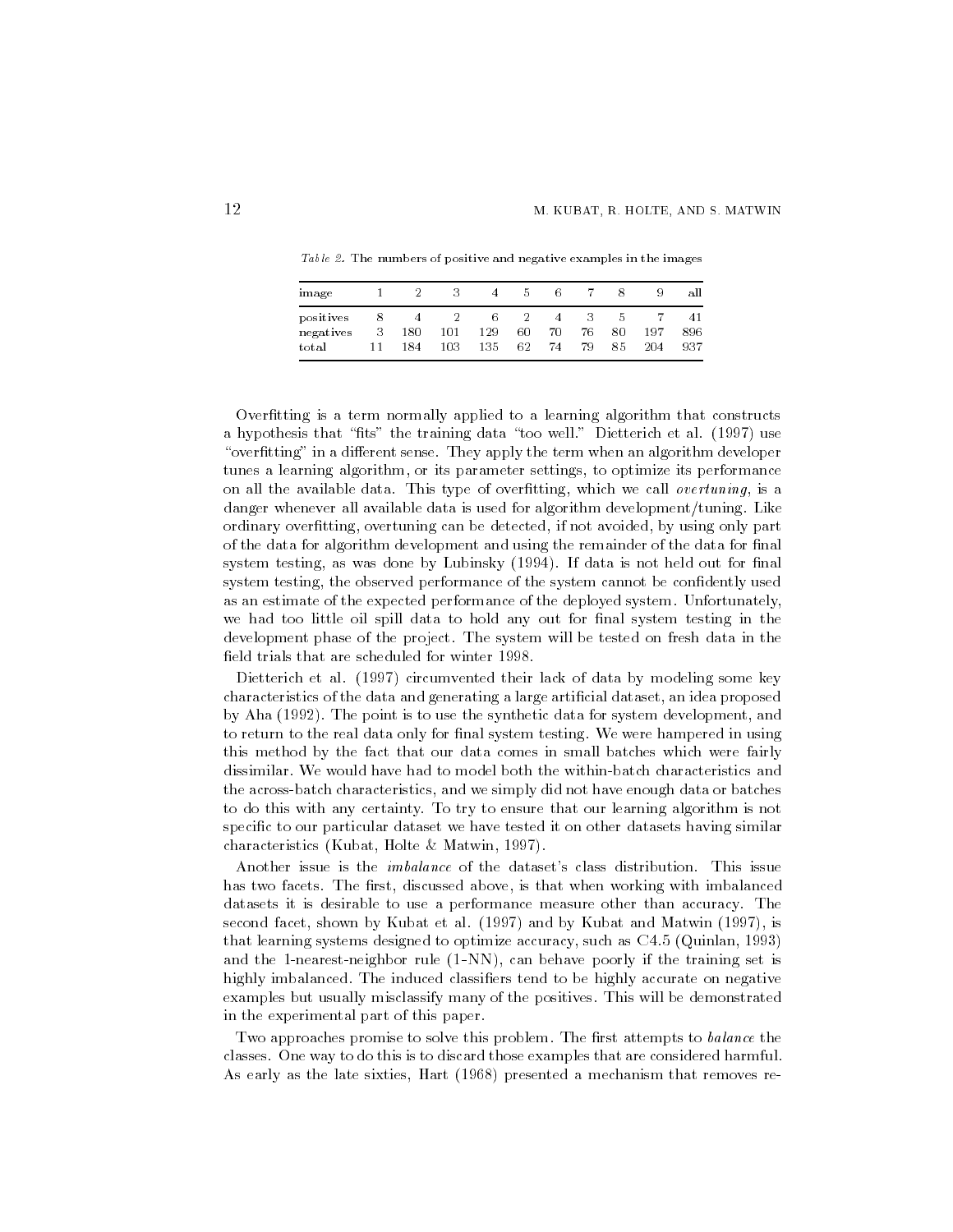dundant examples and somewhat later Tomek and somewhat later Tomek and somewhat later Tomek and somewhat later to detect borderline and noisy examples. In machine learning the best known sam- $\mathbf{F}$  alternatives see for  $\mathbf{F}$ instance Andrew Aha Kibler and Albert Andrew Albert (1988), which is a flow and a strong and and a  $\alpha$  , and  $\alpha$  and  $\alpha$  and  $\alpha$  and  $\alpha$  and  $\alpha$  reduction tech-catlettic tech-catlettic tech-catlettic techniques namely those that remove only negative examples are analyzed by Kubat and matriced ( and i ji the training set can be balanced by duplicating the balanced by duplicating the theory training examples of the minority class or by creating new examples by corrupting existing ones with articial noise DeRouin et al Solberg and Solberg do both; positives are duplicated and negatives are randomly sampled. Honda, Motizuki Ho and Okumura reduce the imbalance by doing classication in two stages. In the first stage, the negatives most similar to the positives are included in the positive class. The second stage distinguishes these negatives from the true positives This can be seen as a special case of multitask learning  $\mathbb{R}^n$  in the case of multitask learning  $\mathbb{R}^n$ more general idea being to define supplementary classification tasks in which the classes are more equally balanced Pazzani et al assign dierent weights to examples of dierent classes Fawcett and Provost prune the possibly overt rule set learned from an imbalanced set and Ezawa et al. In the learned set and Ezawa et al. In the learned se to consider relationships between certain attributes above others

The second approach is to develop an algorithm that is *intrinsically insensitive* to the class distribution in the training set Extreme examples of this are algorithms that learn from positive examples only A less extreme approach is to learn from positive and negative examples but to learn only rules that predict the positive class as is done by BRUTE Riddle et al. (2002) and the ethnic order of the contract of the contract of the contract o positive predicting rules BRUTE is not influenced by the invariably high accuracy on the negative examples that are not covered by the positive predicting rules our SHRINK algorithm Kubat et al same general principles that all same general principles are same general pri find the rule that best summarizes the positive examples-but uses a definition of best g-mean that takes into account performance of the negative predicting rules as well as the positive predicting ones. In section 7 we describe SHRINK and demonstrate empirically that its performance does not change as imbalance grows

The third methodological issue is the validity of the data selection- We deliberately acquired only images containing oil slicks so as to maximize the number of positive examples in our dataset However this means that the distribution of examples in our dataset is different from the distribution that will arise naturally when the system is fielded. Fortunately, in our domain, all the lookalikes are natural phenomena whose presence in an image is independent of the presence of an oil slick It is only because of this fact that we can have condence that our performance on the acquired images will extend to "normal" images which mostly will not contain slicks

Another methodological issue is feature engineering- We did not do any large scale constructive induction as for example was done by Cherkauer and Shavlik Instead we relied on our domain experts to define useful features. The importance of good features was impressed upon them from the outset, and a significant fraction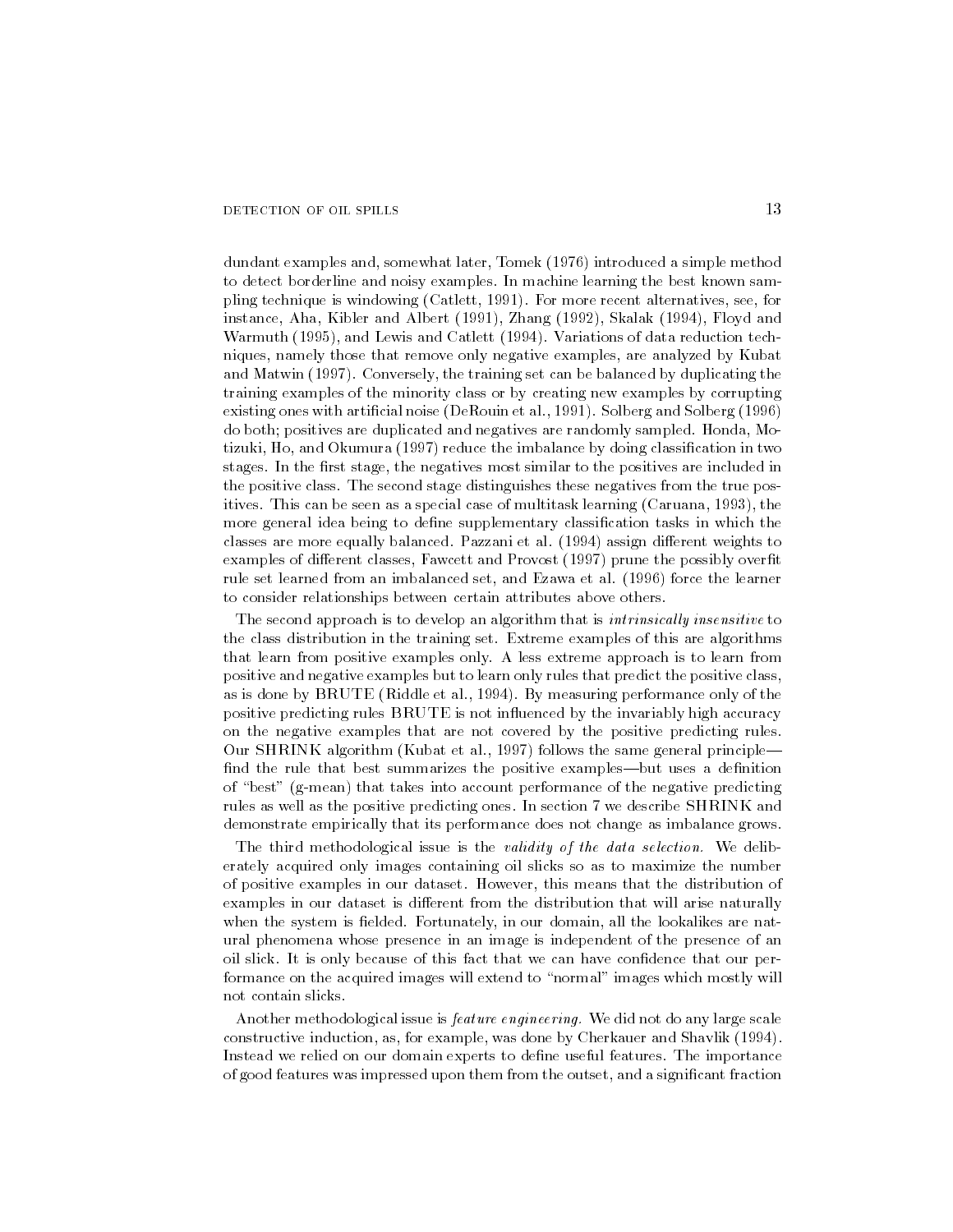of their energy has been invested in this direction Some features are generic while others are motivated by theoretical considerations and therefore implicitly represent domain knowledge. In the final feature set a region is described by 49 features representing characteristics such as the position of the region's centroid point, the region's shape, its area, its intensity, the sharpness and jaggedness of its edges, its proximity to other regions, and information about the background (the sea) in the image containing the region

Our approach to feature construction has not been entirely successful Many of the features for which the experts had high expectations have not proven particularly helpful for classification. An open research issue is whether the domain knowledge used to define these features could have been used to better advantage if it had been captured explicitly and used to guide learning as suggested by Clark and Matwin or perhaps to guide constructive induction as investigated by Ioerger Rendell and Subramanian 

The discriminating power of our features is significantly influenced by the parameter settings of the low-level image processing Unfortunately the settings that extract the greatest number of oil spills do not optimize the features' discriminating power and we decided it was most important to maximize the number of oil spills If we had had more images, we would have been able to improve our learning algorithm's performance by setting the image processing parameters to optimize the features. On the positive side, machine learning provided valuable feedback to the experts about the direct impact of a new feature on the performance measure and about the role played by the feature in the induced classifier. It was important that the feature's contribution to a decision be consistent with the experts' expectations (Lee et al., this issue).

The final methodological issue relates to our working in a highly dynamic environment. The set of images and the set of features for each image changed throughout the project as did the exact details of the low-level image processing Each of these changes produced a new dataset. The learning algorithms, too, were under constant development, and the experimental method changed several times before settling on LOBO. The constant flux demanded careful bookkeeping about the exact versions of the datasets, algorithms, and methodology used in each experiment. This was done manually. A tool for this bookkeeping, for example an extension of the added preparation to a reported by Rieger (room), would be a valuable contribution of to applications of this kind

## $7.$ Experimental Results

In this section we present experimental studies of two of the central research issues that arose in our application imbalanced training sets and batched examples

Figure 3 illustrates the problem of imbalanced training sets. It shows the performance achieved by C and the -nearest-neighbor -NN rule for varying numbers of randomly sampled lookalikes while the set of oil spills remains un-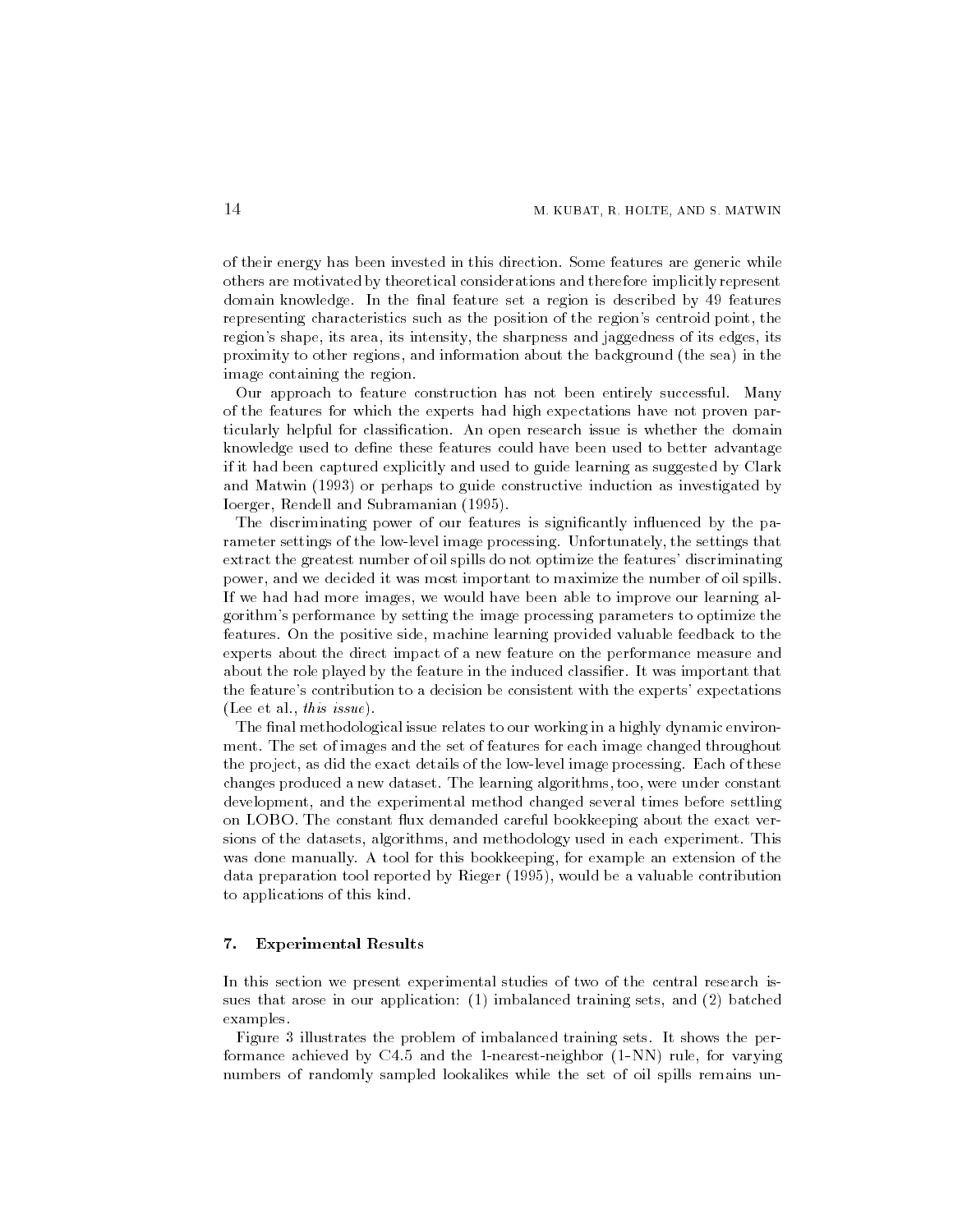Figure 3. Performance of C4.5 (left) and the 1-nearest-neighbor rule (right) achieved on the testing set for different numbers of randomly sampled negative examples. Solid: g-mean; dashed: accuracy on negative examples; dotted: accuracy on positive examples.



changed. The curves represent average values obtained from 5 random runs of -fold cross-validation for dierent selections of negative examples The gure shows that severe imbalance in the class distribution can have a detrimental eect on the quality of the resulting classier The g-mean and the accuracy on the positives both decrease considerably as the number of negative examples increases

The behavior depicted in Figure 3 suggested a simple mechanism to alleviate the problem: induce the classifier using only a small subset of the existing negative examples. However, since not all negative examples have the same merit, Kubat and  $m$ atwin (1991) proposed a simple technique (*one-stata selection*) that reduces the number of negative examples. Their approach is to identify among negative examples those that are likely noisy or redundant A heuristic measure introduced by Tomek is used to identify noisy examples while the potentially redundant ones are determined using an approach adapted from Hart One-sided selection removes from the training set redundant and noisy negative examples. The results achieved using one-sided selection are summarized in Table These results were obtained using random runs of -fold cross-validation starting with all the examples in each run the training set was reduced using the one-sided selection before the C or -NN rule were applied C clearly beneted from this data reduction, both on the positive and on the negative examples (the improvement is statistically significant according to a t-test, who to the case of the - which is the rule one-sided selection produced no signicant improvement

One-sided selection is a method for altering an imbalanced training dataset so that accuracy-based systems will perform reasonably will perform reasonably will perform reasonably well and the system of the system of the system of the system of the system of the system of the system of the system of the sy to develop an algorithm that is insensitive to imbalance With this aim in mind we developed the SHRINK algorithm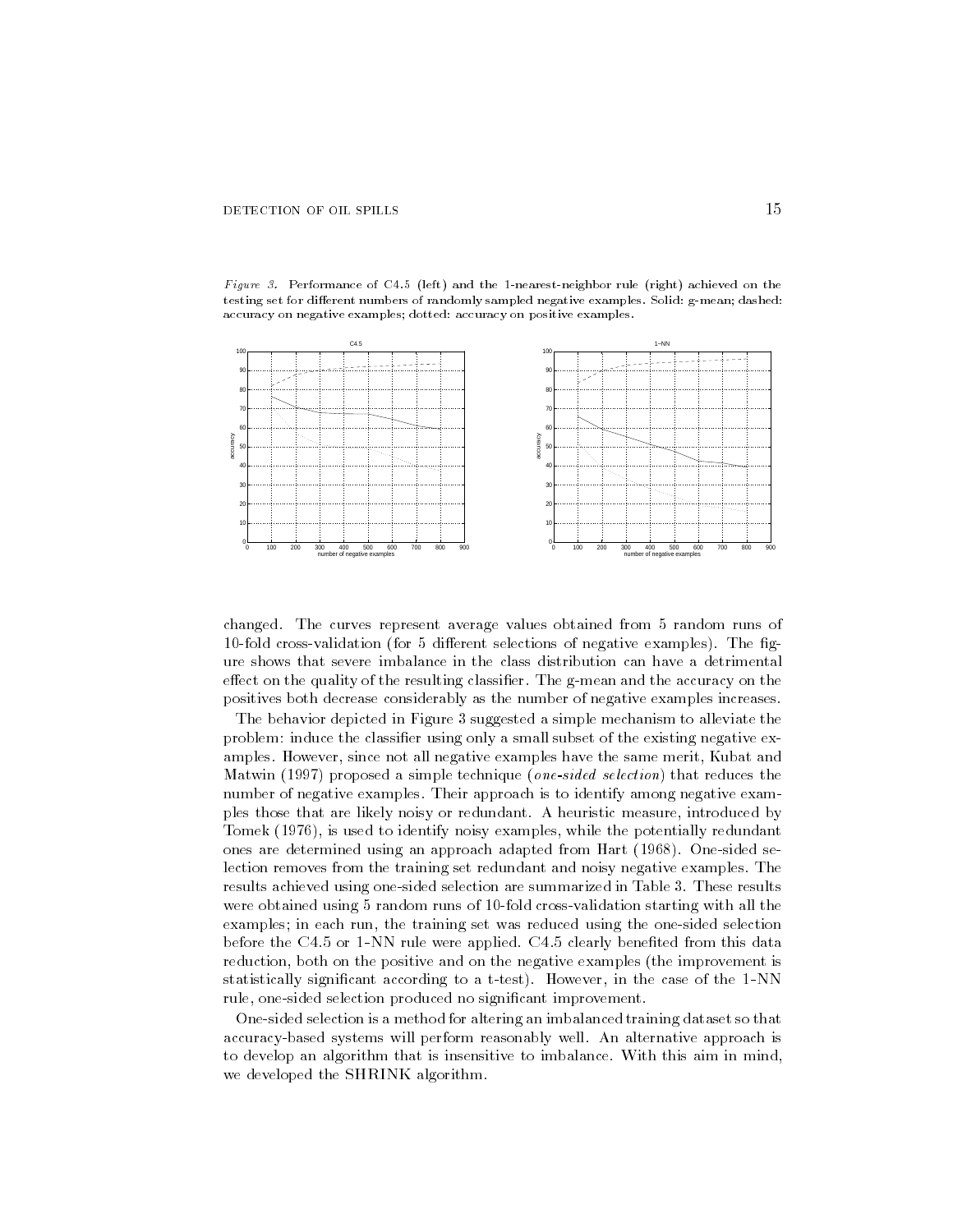Table 3. Accuracies achieved with C4.5 and 1-NN after one-sided selection

| classifier | $q$ -mean | acc+ | acc- |
|------------|-----------|------|------|
| C4.5       | 81 1      | 76 O | 86.6 |
| 1 - N N    | 672       | 54 0 | 834  |

Three principles underlie  $SHRINK$ 's design. First, if positive examples are rare, do not subdivide them when learning—dividing a small number of positive examples into two or three groups would make reliable generalization over each group impossible. The second principle is to induce a classifier of very low complexity. In SHRINK, the classifier is represented by a *network of tests*. The tests have the form  $x_i \in \{ \min a_i; \max a_i \}$  where i indexes the attributes. Denote by  $h_i$  the output of the test, and for  $n_i$  if it the test suggests a positive label, and  $h_i = -1$  otherwise. The example is classified as positive if  $\sum_i h_i \cdot w_i > \theta$ , where  $\omega_i$  is the weight of the  $i$  th test  $\{z\}$  see see  $\mu$ . The uncertainty  $\mathbf{g}_i$ , we the user the opportunity to relax or tighten the weight of evidence that is necessary for a region to be classified as an oil spill.

The third principle is to focus exclusively on regions of the instance space where positive examples occur In the induction of the tests SHRINK begins by establishing the "best" interval along each attribute, starting with the smallest interval containing all positive examples, and on every iteration shrinking the interval by emining the left of the left or right endpoint which we recurse in the better g-means. score. For each attribute, this produces a set of nested intervals from which the one with the maximum g-mean is selected as the test. Tests with g-mean  $q \times q$  are  $t$  then discussion. The weight  $\{x_i\}$  of the  $i$  the test is deningular to be will be  $\{y_i\}$  (  $t = \{y_i\}$  ). where  $g_i$  is the g-mean of the  $i$  th test. This expression assigns higher weights to  $t_{\rm{reco}}$  with small errors  $\pm$  in tast that the system uses only tests with  $g_{i}$  ,  $\pm$  0.0 ensures that all weights are positive

Figure 4 shows SHRINK's performance for  $\theta = 0$ , expressed in the same terms as Figure 3 (and using the same experimental methodology). It can be seen that SHRINK's performance is virtually unaffected by the number of negative examples. Comparing its g-mean with that of the two conventional learners we can see that SHRINK outperforms the -NN rule even for a small number of examples perhaps because of the presence of many irrelevant attributes. On the other hand,  $C4.5$ outperforms SHRINK if the negative examples are sampled When presented with heavily imbalanced training sets, SHRINK scores better, but this advantage can be eliminated by the use of the one-sided sampling with C

The -NN rule has very high accuracy on negative examples and poor accuracy on the positive examples. C4.5 is similar except when the number of negatives is most reduced by one-sided sampling In that case its performance is like SHRINKs accuracy on the positive examples is relatively good, while accuracy on the negatives is relatively poor. As mentioned earlier, it is important in our application to be able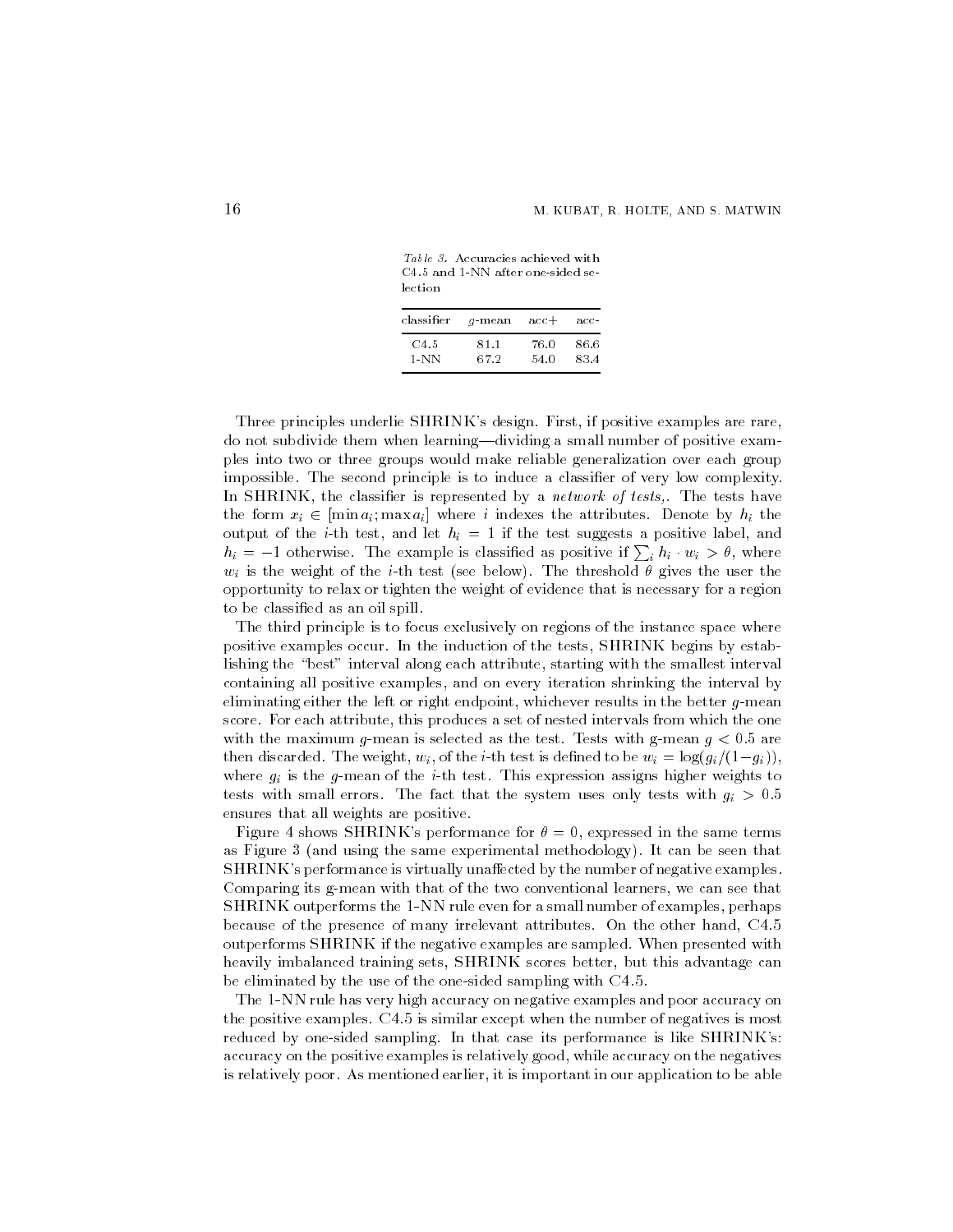Figure 4. SHRINK's performance. Solid:  $g$ mean; dashed: accuracy on negatives; dotted: accuracy on positives.



 $Figure 5.$  An example ROC curve (testing set) obtained from SHRINK on the oil spill data



 $Table 4.$ Leave-one-batch-out (LOBO) compared to conventional cross-validation  $(CV)$ 

|      | g-mean | $\mathrm{acc+}$ | $acc-$ |
|------|--------|-----------------|--------|
| СV   | 70.9   | 82.5            | 60.9   |
| LOBO | 62.5   | 78 1            | 50.1   |

to explore the tradeoff between true and false positives dynamically. In SHRINK, the user can move along the ROC curve by adjusting the threshold  $\theta$ . The ROC curve produced in this way is shown in Figure 5. The operator can thus reduce the frequency of false positives at the cost of an increased number of false negatives Note, however, that although the curve shown is continuous, there are actually only a discrete number of points on the curve that can be produced by varying  $\theta$ .

One of the methodological issues mentioned in the previous sections is the requirement that the classifier be trained on one set of batches (images) and tested on another set of batches. Table 4 illustrates this point using some results obtained from experimenting with SHRINK  $(\theta = 0)$ . The first row (CV) contains the results obtained using the -fold cross-validation average from random runs applied to the dataset containing all the examples from all images (so that examples from the same image can occur in both the training and the testing sets). These results are clearly superior to those in the second row, which are obtained using the leaveone-batch-batch-batch-batch-batch-batch-batch-batch-batch-batch-batch-batch-batch-batch-batch-batch-batch-batchsystematically, and therefore cannot be safely combined into one large dataset.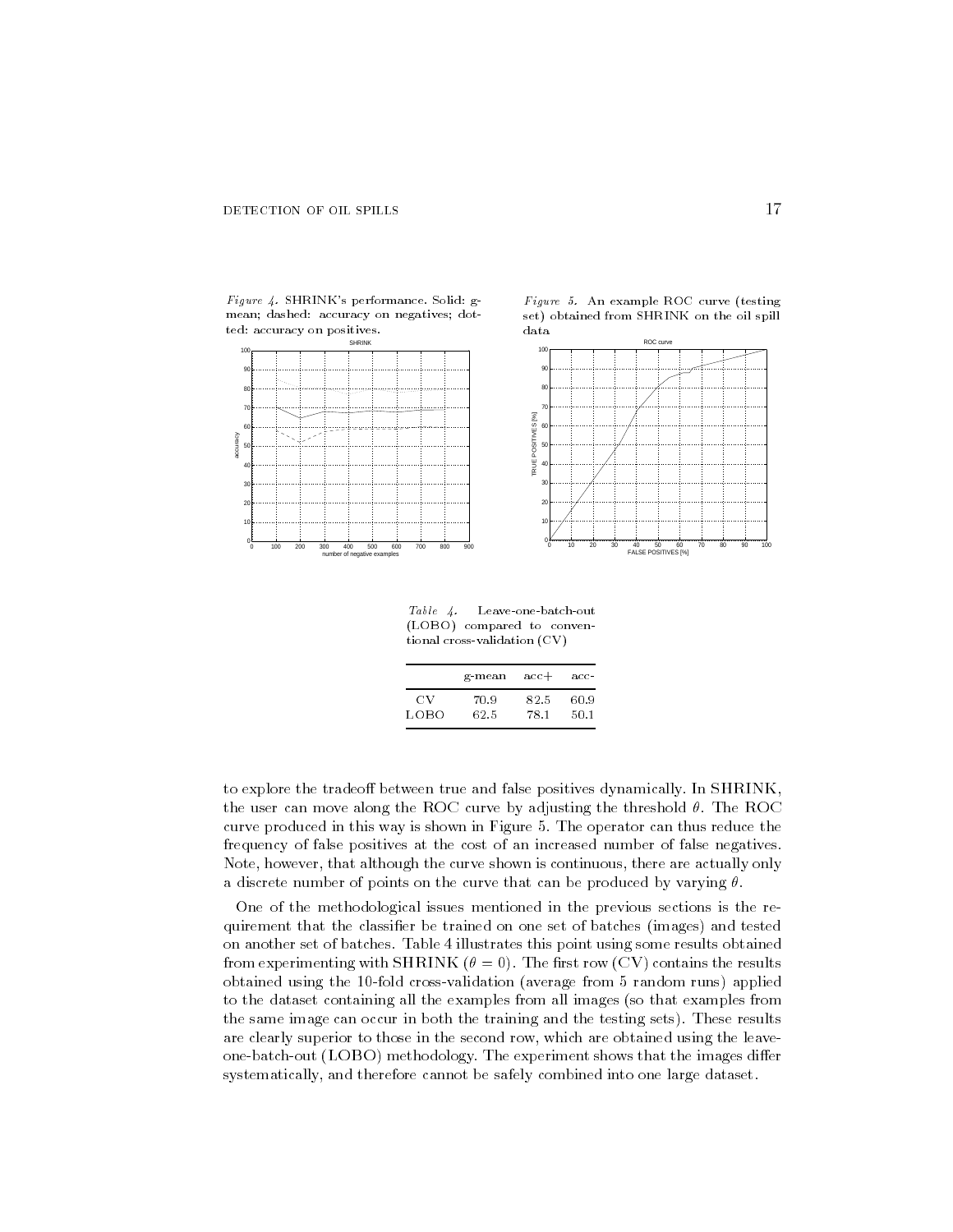#### 8. Comparison with Solberg and Solberg

 $\mathbf A$  mentioned in the introduction  $\mathbf A$ ing to classify oil spills. Their classifier is represented as a decision tree and is learned from training data using S-plus Venables Ripley To cope with the impact contracts statement of the solberg (state  $\mu$  contracts to place the sole of the sole examples from each class (four oil spill classes and a nonspill class). The accuracies reported by Solberg and Solberg (revel), evil accuracy and the opening and spills and  $\sim$ the non-spills#are superior to the accuracies in our most similar experiment C with the contract the contract of the contract of the contract of the contract of the contract of the contract of the contract of the contract of the contract of the contract of the contract of the contract of the contract instructive to consider the possible causes of the difference.

The dataset of Solberg and Solberg is larger than ours and based on more images  $(59,$  of which  $29$  contain slicks, compared to our 9), but has about the same number of oil spinls in the other than the our three sampling techniques are the sampling techniques and the s causes nine copies of each oil spill to be included in the training set, on average, whereas we included just one. In their images there often occurred oil platforms or ships; these are bright objects in satellite radar images and likely sources of oil spills Thus in their dataset a bright object being near a dark region is highly indicative of the region being an oil spill Over half of their oil spills have a bright object nearby. Knowing this, they defined a feature, "distance to the nearest bright object" that considerably improved their results. If this feature is disabled, their accuracy on the oil spills drops to  $73\%$ , which is very similar to our C4.5 accuracy.

Finally the experimental method used by Solberg and Solberg gives optimistic estimates for nonspills. On each run they hold out one oil spill for testing, then do the sampling described above to produce the training set. The accuracy of the resulting decision tree on the nonspills in the training set is recorded. Because their accuracy on the nonspills is based on data in the training set it is optimistic In a personal communication Anne Schistad Solberg has explained that these experiments were regarded as preliminary and that attention was focused on the accuracy on the spinlar in the spinlar  $\mathbf{L}$  here subsequent with E Volden  $\mathbf{L}$ methodology is used. These more recent results cannot be directly compared with ours because their system is much more knowledge intensive

## 9. Conclusions

The oil spill detection workstation has been delivered, under the name of CEHDS, to Macdonald Dettwiler Associates and will soon undergo field testing in several European countries (Spain, France, Portugal, and Italy). It has image processing suites for two satellites RADARSAT and ERS- Two learning algorithms were included - NN with one-sided selection and SHRINK In the user the user the user the user the user the user the can control the rate of false alarms, and trade false alarms for missed oil spills. The user can also decide to retrain the system should more data become available

In developing the Oil Spill Detection Workstation we faced numerous issues Most are not specific to the oil spill detection problem: they are the consequence of prop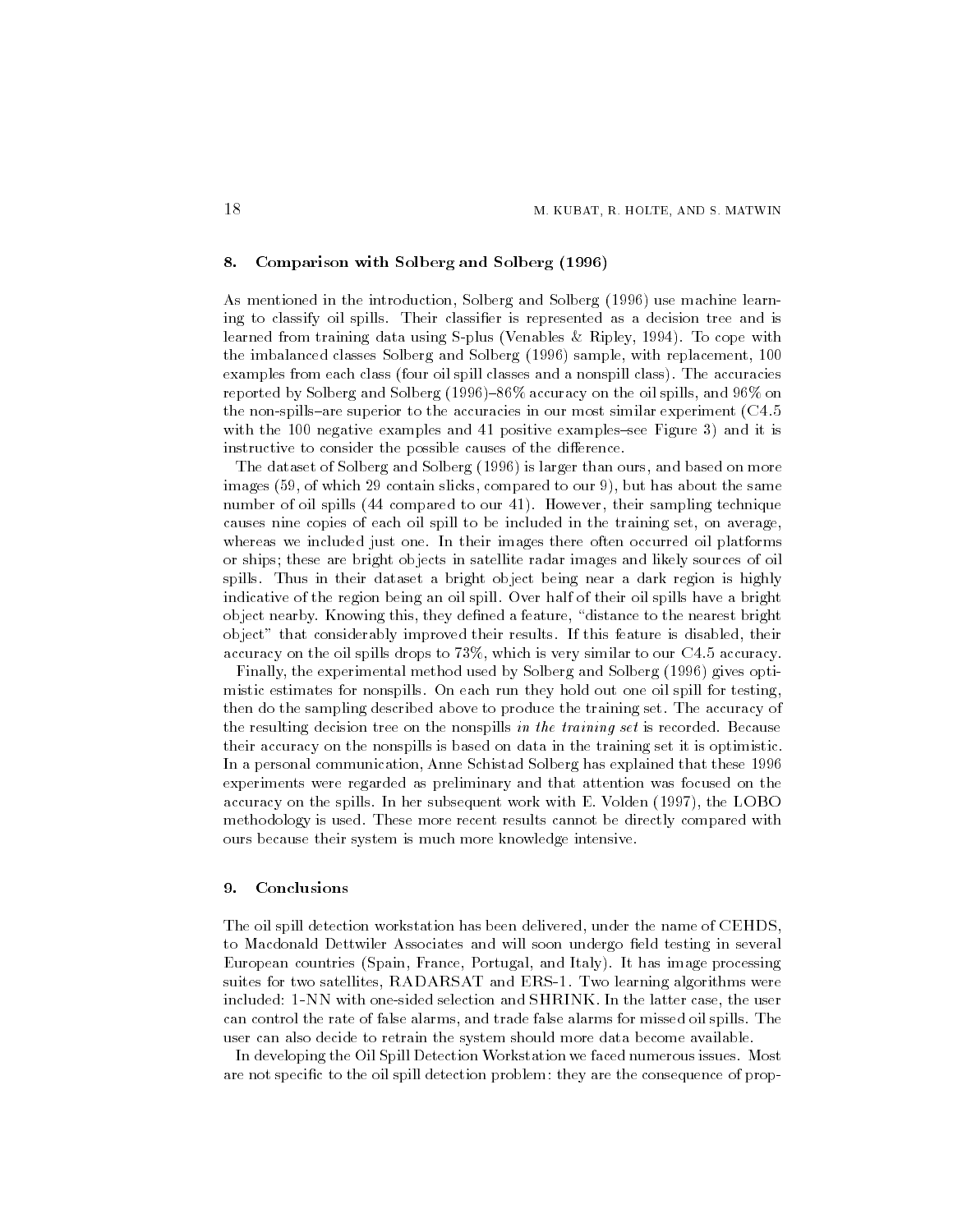erties of the application that arise frequently in other machine learning applications Although each application that has faced these issues has, of necessity, developed some solution, they have not yet been the subject of thorough scientific investigation They are open research issues of great importance to the applications community

Perhaps the most important issue is that of imbalanced classes. It arises very often in applications and considerably reduces the performance of standard techniques Numerous methods for coping with imbalanced classes have been proposed, but they are scattered throughout the literature At the very least a large scale comparative study is needed to assess the relative merits of these methods and how they work in combination. Many individual methods, the SHRINK algorithm for example, can undoubtedly be improved by further research. It seems important to study small imbalanced training sets separately from large ones. In the latter, positive examples are numerous even though they are greatly outnumbered by negative examples. Some of the published methods for learning from imbalanced classes, require numerous examples of the minority class. The Bayesian approach described by Example works with several thousands with several thousand examples in the control thousand examples in the minority class, while we were limited to fewer than fifty.

Learning from batched examples is another issue which requires further research With the resources (manpower, data) available in this project, we were not able to devise a learning algorithm that could successfully take advantage of the grouping of the training examples into batches. However, we believe further research could yield such an algorithm Learning from batched examples is related to the issues of learning in the presence of context as the batches often represent the unknown context in which the training examples were collected. Learning in context has only recently been recognized as an important problem re-occurring in applications of machine learning Kubat Widmer 

Various tradeoffs arose in our project which certainly warrant scientific study. In formulating a problem, one must choose the granularity of the examples (images, regions, or pixels in our application) and the number of classes. Different choices usually lead to different results. For instance, having several classes instead of just two reduces the number of training examples per class but also provides additional information to the induction process. How can one determine the optimal choice? Another tradeoff that arose was between the discriminating power of the features and the number of examples

In machine learning applications there is no standard measure of performance Classification accuracy may be useful in some applications, but it is certainly not ideal for all. The research challenge is to develop learning systems that can be easily adapted to different performance measures. For example, cost sensitive learning algorithms work with a parameterized family of performance measures. Before running the learning algorithm the user selects a specific measure within this family by supplying values for the parameters  $(i.e., the costs)$ . A second example is the "wrapper approach" to feature selection (Kohavi & John, to appear), parameter  $\mathcal{L}$ setting Kohavi  $\mathcal{L}$  John Buchananan  $\mathcal{L}$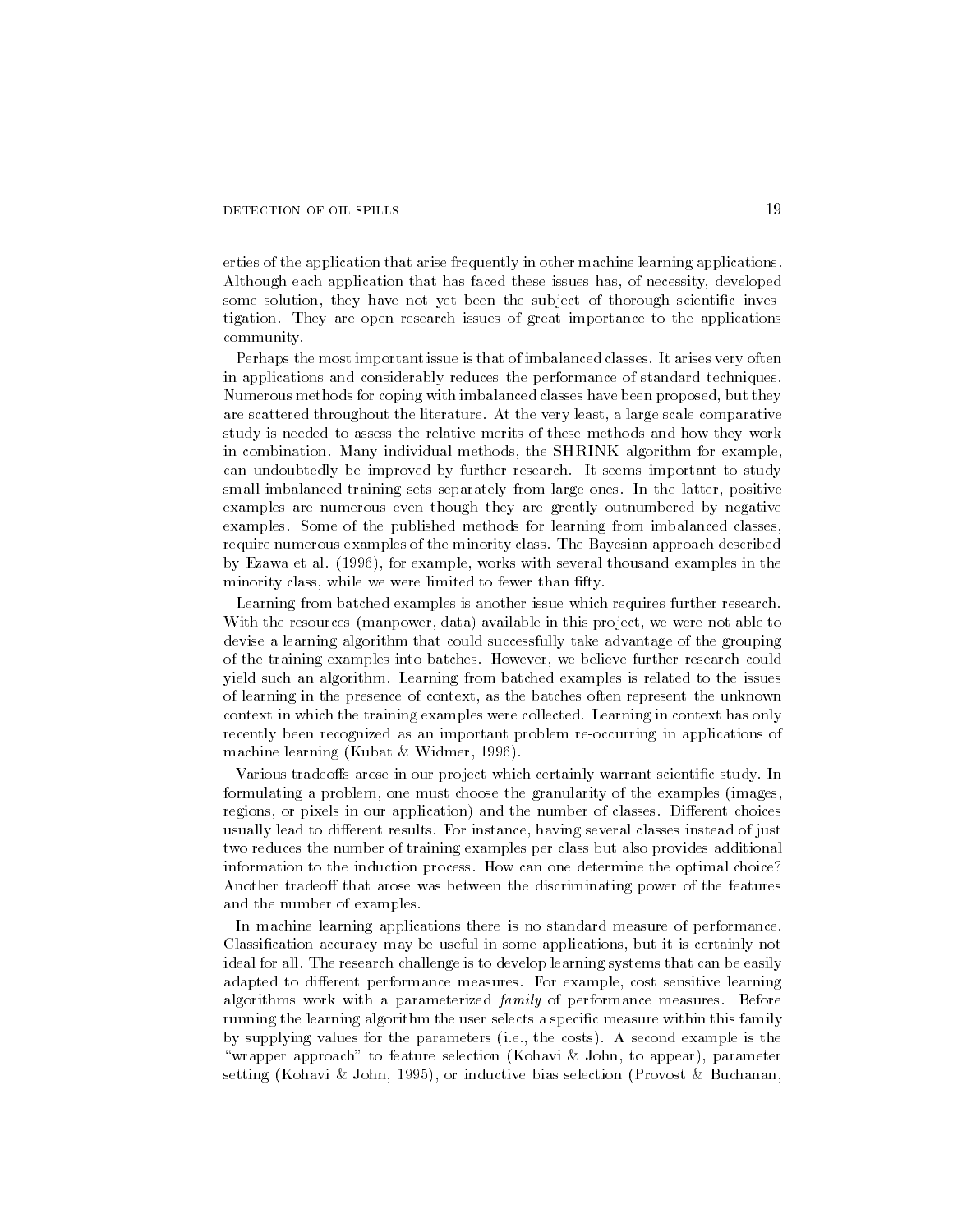It can be adapted easily to work with any performance measure Our approach was to have the learning system generate hypotheses across the full range of the ROC curve and permit the user to interactively select among them

Feature engineering is a topic greatly in need of research Practitioners always emphasize the importance of having good features, but there are few guidelines on how to acquire them. Constructive induction techniques can be applied when there is sufficient data that overtuning will not occur. An alternative to purely automatic techniques are elicitation techniques such as structured induction  $\mathbf{N}$  . Shapiron Shapiron Shapiron Shapiron Shapiron Shapiron Shapiron Shapiron Shapiron Shapiron Shapiron Shapiron Shapiron Shapiron Shapiron Shapiron More generally one can elicit domain knowledge as Solberg and Volden have done, and use a learning algorithm guided by a weak domain theory as done by Class and Mathematics and  $\mathcal{L}$ 

Our experience in this project highlights the fruitful interactions that are possible between machine learning applications and research. The application greatly benefited from-indeed would not have succeeded without-many ideas developed in the research community Conversely the application opened new fertile research directions. Future research in these directions will directly benefit the next generation of applications

## Acknowledgments

The research was sponsored by PRECARN, Inc. The research of the second and third authors is sponsored by the Natural Sciences and Engineering Research Council of Canada and by Communications and Information Technology Ontario Thanks are due to Mike Robson, the principal contributor to the image processing subsystem, for his active cooperation with us and for providing invaluable comments on the development of the machine learning subsystem We also thank Peter Turney (National Research Council of Canada, Ottawa) for his advice on all aspects of this work, and Anne Schistad Solberg (Norwegian Computing Center, Oslo) for the information she provided about her work The authors appreciate comments of the anonymous referees and the insightful feedback from Ron Kohavi and Foster Provost.

Aha- D - Kibler- D - Albert- M InstanceBased Learning Algorithms Machine Learning-- 

- and and the Process of Applying Machine Algorithms and Algorithms and Algorithms and Algorithms and Algorithms Notes for Applying Machine Learning in Practice A Workshop at the Twelfth International conference on Machine Machines, a commence and Machinese or Secondary Process, a control for Applied Research in AI- Washington- DC
- a dia tanàna amin'ny faritr'i Languese de Languese e Languese de la calamina del provincia dia faritr'i Langue issue and Learning to Recognize Volcanoes on Venus Statistics Machine Learning-Learning-Learning-Learning-

 $\mathcal{A}$  and  $\mathcal{A}$  are Studies A Case Study of the Ninth International Proceedings of the Ninth International Proceedings of the Ninth International Proceedings of the Ninth International Proceedings of the Ninth Inter national Conference on Machine Learning pp - Morgan Kaufmann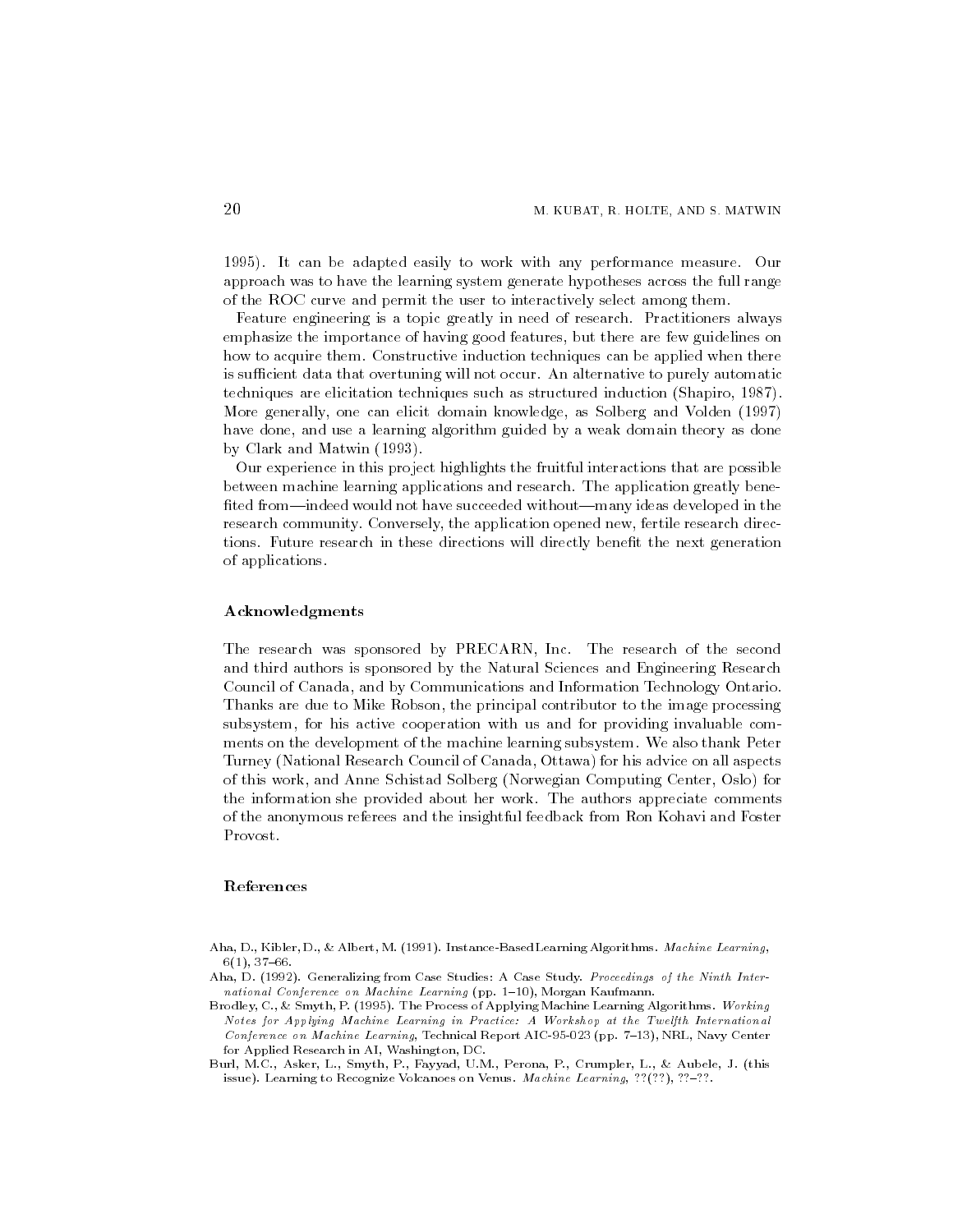- carum Romana- Romana- Romana- Propinsi Learning A Caruana Source of Industries of Industries Propinsi Propins ceedings of the Tenth International Conference on Machine Learning pp and Machine Learning pp and Learning pp a Kaufmann
- Catlett, J. (1991). Megainduction: A Test Flight. Proceedings of the Eighth International Workshop on Machine Learning pp - Morgan Kaufmann
- cherkauer, konig is staanlang sing groot gelecting salient formation for Machine movement, it was ange candidate Pools through Parallel Decision Construction In Kitano-Pools in Kitano-P J Eds - Massively Paral lel Arti
cial Intel ligence pp - AAAI PressMIT Press
- references and the Using Qualitative Models to Guide Inductive Models to Guide Inductive Learning Construction of the Tenth International Conference on Machine Learning pp - Morgan Kaufmann
- ter-stern-berg program in high energy program in high energy physics event classics event classics event classics event classics experiments are the classical control of the classical control of the classical control of th cation is completely assumed to the community of the community of the community of the community of the community of the common state of the community of the community of the community of the community of the community of
- DeRouin- E - Brown- J - Beck- H - Fausett- L - Schneider-M Neural Network Training on , and in the complete Classes of Classes In Daglie Light Classes and intelligent and intelligent intelligent in engineering System Articles and Networks-Articles and Networks-Articles and Networks-Articles and Networks-Articles
- dietterich-betrach-betrach-betrach-betrach-betrach-betrach-betrach-betrach-betrach-betrach-betrach-betrach-bet english Text is a person for program and the manufacturing and the state
- , and the Multiple International contracts to the Multiple International contracts the Multiple International contracts the Multiple lem with AxisParallel Rectangles Arti
cial Intel ligence- -
- ezawa- Monte dia manazarta akan dia manazarta di sebagai di sebagai di sebagai di sebagai di sebagai di sebaga Telecommunications Management. Proceedings of the Thirteenth International Conference on machine and mong pp reserve the proceed and monetary and the serve of the serve of the serve of the serve of the
- Fawcett- T - Provost- F Adaptive Fraud Detection Data Mining and Know ledge Discovery- -
- Fayyad, U.M., Weir, N., & Djorgovski, S. (1993). SKICAT: A Machine Learning System for the strategy of  $\sim$ Automated Cataloging of Large Scale Sky Surveys. Proceedings of the Tenth International Conference on Machine Learning pp - Morgan Kaufmann
- rigat and machinest compression- and the Sample Compressions of the Vapnik and the Vapnik and the Vapnik and t Chervonenkis Dimension Machine Learning- -
- ever a contract the Condense Representations of the Condense Nearest New York and Informations on Information Theory- IT-
- Haverkamp- D - Tsatsoulis- C - Gogineni- S The Combination of Algorithmic and Heuristic Methods for the Classication of Sea Ice Imagery Remote Sensing Reviews- - 1.59
- Heerman, P. D., & Khazenie, N. (1992). Classification of Multispectral Remote Sensing Data using a back-propagation Neural Network. IEEE Trans. of Geoscience and Remote Sensing, -
- evered and and accept with an accept with the Paramalian and the Problem of Small and the Problem of Small and Disjuncts. Proceedings of the International Joint Conference on Artificial Intelligence (pp. - Morgan Kaufmann
- Honda- T - Motizuki- H - Ho- T B - Okumura- M Generating Decision Trees from an Unbalanced Data Set In van Someren- (1999) is the some presented at the some presented at the some presented a the 9th European Conference on Machine Learning (pp. 68-77).
- Hovland- H A - Johannessen- J A - Digranes- G Slick Detection in SAT Images Proceedings of IGARSS pp
- Ioerger- T R - Rendell- L A - Subramaniam- S Searching for Representations to Improve Protein Sequence Fold Class Prediction Machine Machine Learning- Prediction Class
- Keeney- R L - Raia- H Decisions with Multiple Objectives Preferences and Value Tradeos, Press Press Press Press Press Press Press Press Press Press Press Press Press Press Press Press Press
- to a positive subset of the subset Selection and Article Selection Article Selection Article Selection Article  $\textit{gene}$  (special issue on relevance).
- the cohavi-burden control of the cohavi-burden by Minimizing Estimated Estimated Estimated Estimated Estimated Error. Proceedings of the Twelfth International Conference on Machine Learning (pp. 304-- Morgan Kaufmann
- Kononenko- I - Bratko- I InformationBased Evaluation Criterion for Classiers Per formance Machine Learning- -
- Kubat- M - Holte- R - Matwin- S Learning when Negative Examples Abound Machine all control and a control in article in all control anticial intel and the springer and all control in the second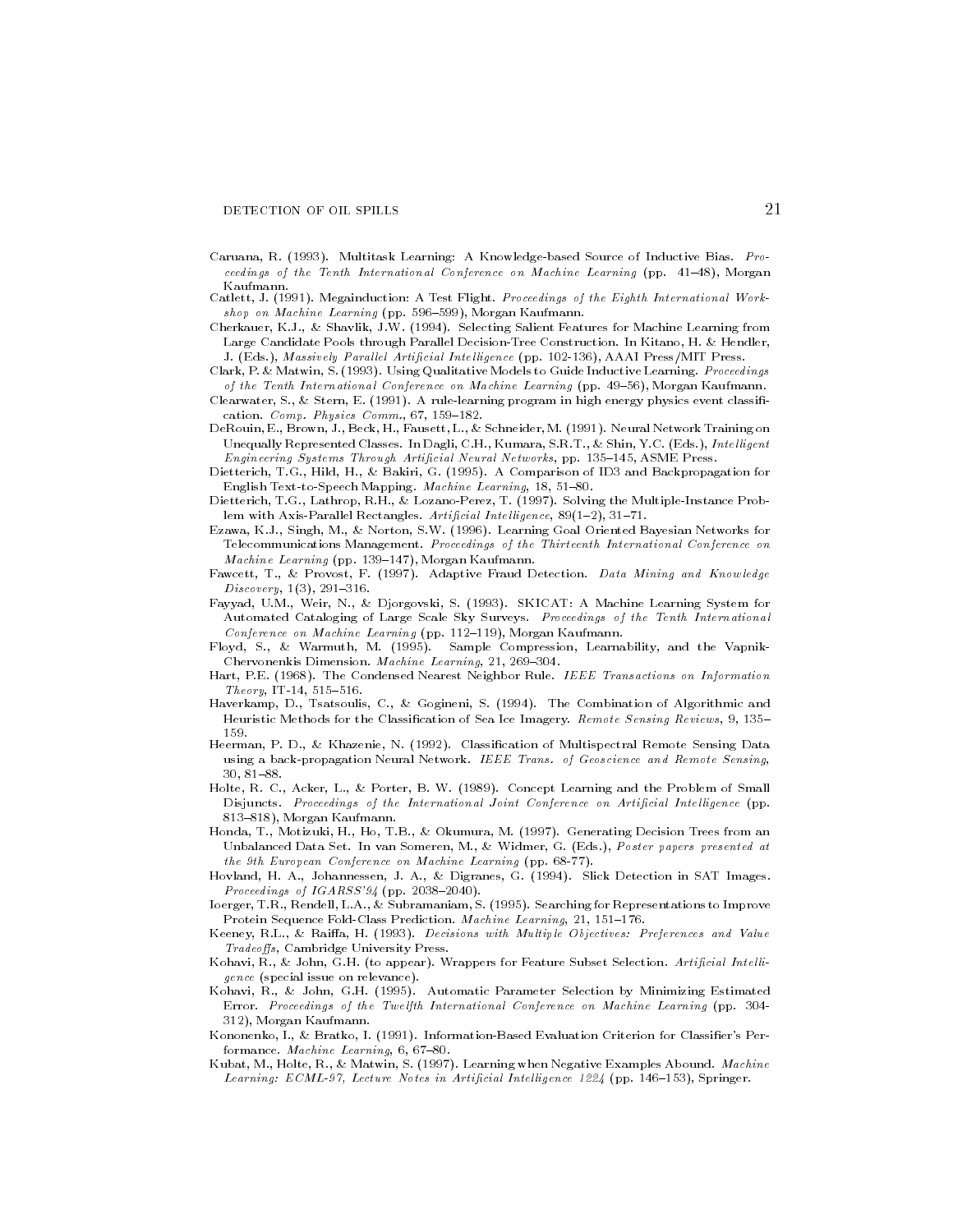- Kubat- M - Matwin- S Addressing the Curse of Imbalanced Training Sets OneSided Sampling. Proceedings of the Fourteenth International Conference on Machine Learning (pp. 179–186). Morgan Kaufmann. -Morgan Kaufmann
- Kubat- M - Pfurtscheller- G - Flotzinger D AIBased Approach to Automatic Sleep communications in the cybernetic cybernetics of the control of the control of the control of the control of th
- Kubat- M - Widmer- G Eds Proceedings of the ICML PreConference Workshop on Learning in Context-Sensitive Domains.
- Langley- P - Simon- H A Applications of Machine Learning and Rule Induction Com munications of the ACM-CHI and ACM-CHI and ACM-
- arry any around the compared to Prediction (1999) (around the experimental resource and the compared to any compa genicity and the Learning-Learning-contract and the Learning-Learning-contract and the Learning-contract and the Le
- Lewis- D - Catlett- J Heterogeneous Uncertainty Sampling for Supervised Learning Proceedings of the Eleventh International Conference on Machine Learning (pp. 148-156), Morgan Kaufmann
- Lewis- D - Gale- W A Sequential Algorithm for Training Text Classiers Proceedings of the Seventeenth Annual International ACM SIGIR Conference on Research and Development in Information Interest in pp - - - II proceeding the company
- Lubinsky- David Bivariate Splits and Consistent Split Criteria in Dichotomous Classi cation Trees and these photographs university of the signal computer Science-
- murphy-i-i-care and the state of the state of Machine Learning Databases machine and the community of the community additional reports for  $\mu$  ,  $\mu$  is considered to construct the constant of  $\mu$  . The constant of  $\mu$
- ossen- Andrea Architecture Using the Medical Images Using the Medical Images Using the Medical Images Using th Neural-Network Classifiers. Proceedings of the International Conference on Neural Networks and Expert Systems in Medicine and Healthcare (1989–1991–1992) (pp. 1993–1994)
- r merzen i da i ali-da i da mare par i ali-da i ali-da i ali-da i ali-da i ali-da i ali-da i ali-da i ali-da i cation Costs. Proceedings of the Eleventh International Conference on Machine Learning (pp. - Morgan Kaufmann
- , a contract the computer interface interface interface interface and a new computer interface interface in th munication Device for Handicapped Persons and Dispersion (Discovery Persons and Dispersons and Dispersons and Persons: Proceedings of the Third International Conference (pp. 409-415).
- $P$ rovost-Bias Selection Policy The Provost-Bias Selection Policy The Pragmatics of Bias Selection Policy The Pragmatics of Bias Selection Provost-Bias Selection Provost-Bias Selection Provost-Bias Selection Provost-Bias Machine Learning- -
- Provost- F J - Fawcett- T Analysis and Visualization of Classier Performance Com parison under Imprecise Class and Cost Distributions. Proceedings of the Third International Conference on Knowledge Discovery and Data Mining (pp. 43-48).
- Quinlan, J.R. (1993). C4.5*: Programs for Machine Learning.* Morgan Kaufmann.
- riddle- Political- Political- Political- Political- Political- Political- Political- Political- Political- Pol both and the manufacturing domains of the contract articles of the state of the state of the state of the state of the state of the state of the state of the state of the state of the state of the state of the state of the
- Rieger- A Data Preparation for Inductive Learning in Robotics Proceedings of the  $IJCAI$ -95 workshop on Data Engineering for Inductive Learning (pp. 70–78).
- saitta, and sait is the Real World World World World World World World World World World All Monter and the Re Applying Machine Learning in Practice A Workshop at the Twelfth International Conference on Machine Learning-Learning-AIC pp - NRL- Applied-AIC pp - NRL- Applied-Applied-Applied-Applied-Applied-Applied-Applied-Applied-Applied-Applied-Applied-Applied-Applied-Applied-Applied-Applied-Applied-Applied-Applied-Appli Research in AI- Washington- DC
- Shapiro- A D Structured Induction in Expert Systems AddisonWesley
- Skalak- D Prototype and Feature Selection by Sampling and Random Mutation Hill Climbing Algorithms. Proceedings of the Eleventh International Conference on Machine Learning pp - Morgan Kaufmann
- $\mathcal{L}$  . The solution of  $\mathcal{L}$  and  $\mathcal{L}$  are  $\mathcal{L}$  . The  $\mathcal{L}$  are  $\mathcal{L}$  and  $\mathcal{L}$  are  $\mathcal{L}$  . The solution of  $\mathcal{L}$  and  $\mathcal{L}$  are  $\mathcal{L}$  . The solution of  $\mathcal{L}$  and  $\mathcal{L}$  are  $\mathcal{L}$ tection of Oil Spills in ERS SAR Images. IEEE Symp. Geosc. Rem. Sens (IGARSS) (pp.  $1484 - 1486$
- solven, colored in the extent of the state in an extended in Automatic Classical Classical Classical Classical cation of Oil Spills in ERS SAR Images. IEEE Symp. Geosc. Rem. Sens (IGARSS) (pp.  $157 - 159$ .
- Swets-Accoration-Measuring the Accoration-Measuring the Accoration-System of Diagnostic System and Diagnostic S
- Tomeker, which is a modification of Contractions of Connections on Systems, when Systemsnetics- SMC-